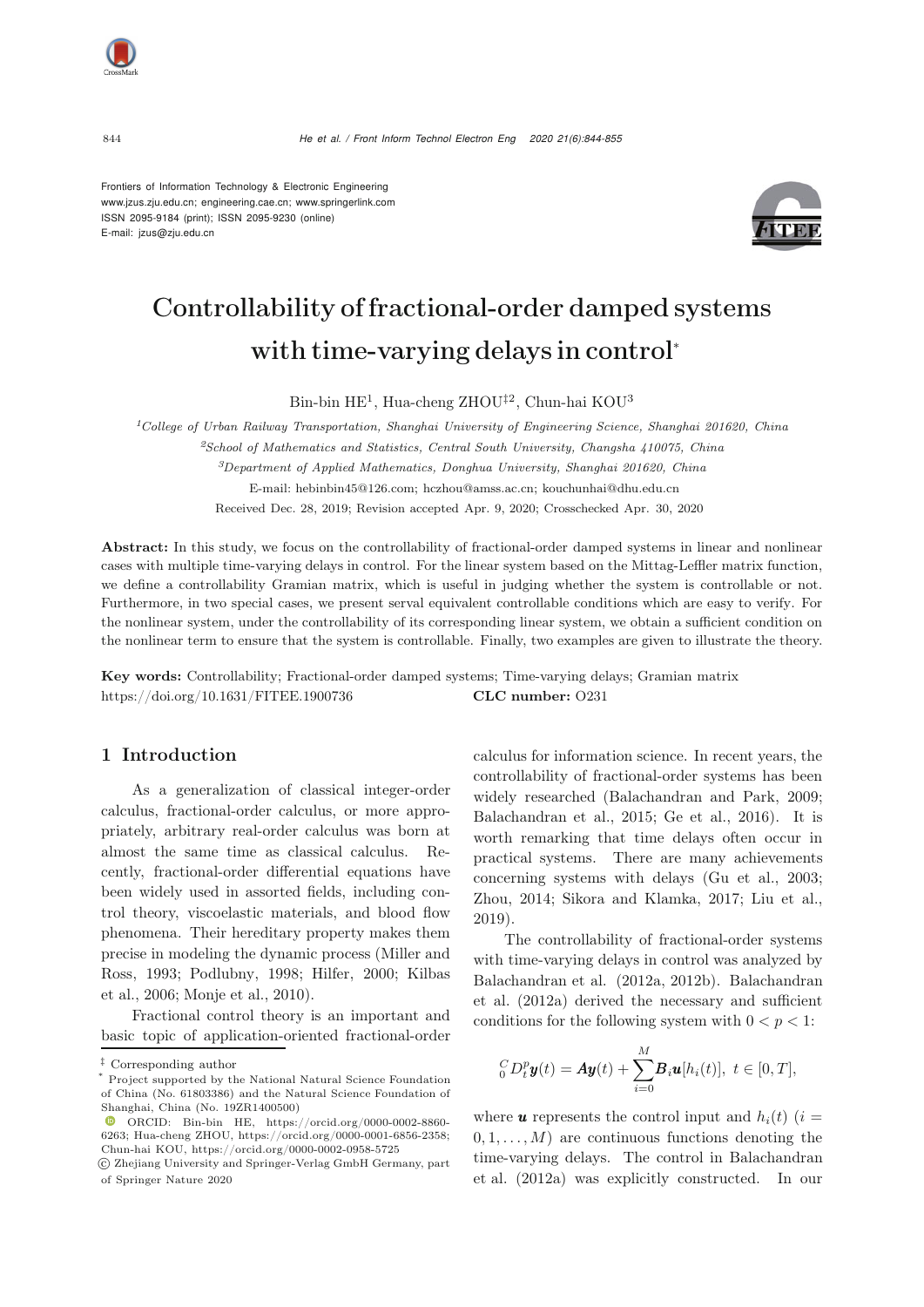previous work [\(He et al.](#page-10-7), [2016a\)](#page-10-7), we investigated the following system:

$$
{}_{0}^{C}D_{t}^{p}\mathbf{y}(t)-\mathbf{A}_{0}^{C}D_{t}^{q}\mathbf{y}(t)=\boldsymbol{B}\mathbf{u}(t)+C\mathbf{u}(t-\tau),\ t\geq 0,
$$

where  $\mathbf{A}_0^C D_t^q \mathbf{y}(t)$  is the fractional-order damped term,  $\boldsymbol{u}$  the control input, and  $\tau$  the constant delay. A necessary and sufficient condition for controllability has been explored.

It is well-known that for a moving spring oscillator in oil or in a thicker liquid, the resistance is proportional to its speed. By Newton's Second Law, the location  $y$  of the oscillator can be expressed as  $\ddot{y}(t) + a\dot{y}(t) + by(t) = 0$ , where a is a constant related to the liquid and b a constant related to the spring. This system is called a damped system. In fractional-order calculus, the system  ${}_{0}^{C}\!D_{t}^{p}\pmb{y}(t)\!-\!a_{0}^{C}D_{t}^{q}\pmb{y}(t)\!+\!b\pmb{y}(t)=\pmb{0}$  is often called a fractional damped system because the fractional derivative replaces the integer-order derivative. From a theoretical perspective, this extension from the integer order to the fractional order is meaningful.

Motivated mainly by [Balachandran et al.](#page-10-6)  $(2012a)$  $(2012a)$  and [He et al.](#page-10-7)  $(2016a)$  $(2016a)$ , we concern the controllability of the following fractional-order damped systems with multiple time-varying delays in control:

$$
\begin{cases} {}^C_0 D_t^p \boldsymbol{y}(t) - \boldsymbol{A}_0^C D_t^q \boldsymbol{y}(t) = \sum_{i=0}^M \boldsymbol{B}_i \boldsymbol{u}[t - \tau_i(t)] \\ + f(t, \boldsymbol{y}, \boldsymbol{u}), \ t \ge 0, \quad (1) \\ \boldsymbol{y}(0) = \boldsymbol{y}_0, \ \boldsymbol{y}'(0) = \boldsymbol{y}'_0, \\ \boldsymbol{u}(t) = \boldsymbol{\psi}(t), \ -\tau_M(0) \le t \le 0, \end{cases}
$$

where  $0 < q \leq 1 < p \leq 2$ ,  $y \in \mathbb{R}^n$  is a state vector,  $\mathbf{u}(t) \in \mathbb{R}^m$  is a control input vector,  $\mathbf{A} \in \mathbb{R}^{n \times n}$ and  $B_i \in \mathbb{R}^{n \times m}$   $(i = 0, 1, ..., M)$  are any matrices,  $\tau_i(t) \geq 0$   $(i = 0, 1, \ldots, M)$  are the time-varying delays satisfying  $0 = \tau_0(t) < \tau_1(t) < \ldots < \tau_M(t)$  and  $t-\tau_i(t) \geq 0$  for  $t \geq 0$ ,  $\psi(t)$  is the initial control function, and  ${}_{0}^{C}D_{t}^{p}y(t)$  and  ${}_{0}^{C}D_{t}^{q}y(t)$  denote the Caputo fractional derivatives of orders  $p$  and  $q$  for function  $y(t)$ , respectively.

In particular, if we choose  $\tau_i(t)$  as  $\tau_i$ ,  $M = 1$ , and  $f(t, y, u) = 0$ , then system [\(1\)](#page-0-0) becomes

$$
{}_0^C D_t^p \boldsymbol{y}(t) - \boldsymbol{A}_0^C D_t^q \boldsymbol{y}(t) = \boldsymbol{B}_0 \boldsymbol{u}(t) + \boldsymbol{B}_1 \boldsymbol{u}(t - \tau_1), \ t \geq 0,
$$

which is just the system in [He et al.](#page-10-7) [\(2016a](#page-10-7)). Thus, system [\(1\)](#page-0-0) is more general and the results can be rega[rded](#page-10-7) [as](#page-10-7) [a](#page-10-7) [generalization](#page-10-7) [of](#page-10-7) [the](#page-10-7) [theorem](#page-10-7) [in](#page-10-7) He et al. [\(2016a](#page-10-7)).

## 2 Preliminaries

In this section, serval basic concepts and lemmas are presented, which are used throughout this study. **Definition 1** The fractional derivative of order  $p (0 \leq n < p \leq n + 1)$  in the Caputo sense for a function  $f : \mathbb{R}^+ \to \mathbb{R}$  is defined as

$$
{}_0^{C}D_t^pf(t)=\frac{1}{\Gamma(n-p+1)}\int_0^t\frac{f^{(n+1)}(\theta)}{(t-\theta)^{p-n}}\mathrm{d}\theta.
$$

For fractional-order systems, a kind of function called the Mittag-Leffler function is important for obtaining the solutions.

Definition 2 The one-parameter Mittag-Leffler function  $E_p(z)$  with  $p > 0$  and the two-parameter Mittag-Leffler function  $E_{p,q}(z)$  with  $p, q > 0$  are defined as

$$
E_p(z) = \sum_{j=0}^{\infty} \frac{z^j}{\Gamma(pj+1)}, \ p > 0, \ z \in \mathbb{C},
$$
  

$$
E_{p,q}(z) = \sum_{j=0}^{\infty} \frac{z^j}{\Gamma(pj+q)}, \ p > 0, \ q > 0, \ z \in \mathbb{C}.
$$

Definition 3 We call system [\(1\)](#page-0-0) controllable on  $J = [0, T]$  if, for vectors  $y_0, y'_0, y_1 \in \mathbb{R}^n$ , we can find a control input function  $u \in C(J)$  such that the corresponding solution to system [\(1\)](#page-0-0) with  $y(0) = y_0$ and  $\mathbf{y}'(0) = \mathbf{y}'_0$  satisfies  $\mathbf{y}(T) = \mathbf{y}_1$ .

For further discussion, we need to present two assumptions about the delays.

**Assumption 1** The delay functions  $\tau_i : [0, T] \rightarrow$  $\mathbb{R}$   $(i = 0, 1, \ldots, M)$  are continuously differentiable. Moreover,

$$
\tau_i(t) \ge 0, \ t \in [0, T], \ i = 0, 1, \dots, M.
$$

**Assumption 2** There exist functions  $r_i : [-\tau_i(0)]$ ,  $T - \tau_i(T)$   $\to$   $[0, T]$   $(i = 0, 1, ..., M)$  such that  $r_i[t \tau_i(t) = t$  for  $t \in [0, T]$ .

Lemma 1 [\(Balachandran et al.](#page-10-3), [2015](#page-10-3)) For a continuous function  $f : [0, T] \to \mathbb{R}^n$ , the general solution to system

$$
\begin{cases} {}_{0}^{C}D_{t}^{p} \mathbf{y}(t) - \mathbf{A}_{0}^{C}D_{t}^{q} \mathbf{y}(t) = f(t), \ t \geq 0, \\ \mathbf{y}(0) = \mathbf{y}_{0}, \ \mathbf{y}'(0) = \mathbf{y}'_{0} \end{cases}
$$

with  $0 < q \leq 1 < p \leq 2$  can be written as

$$
\mathbf{y}(t) = \mathbf{E}_{p-q} (\mathbf{A}t^{p-q}) \mathbf{y}_0 - \mathbf{A}t^{p-q} \mathbf{E}_{p-q,p-q+1} (\mathbf{A}t^{p-q}) \mathbf{y}_0 + t\mathbf{E}_{p-q,2} (\mathbf{A}t^{p-q}) \mathbf{y}_0' + \int_0^t (t-s)^{p-1} \mathbf{E}_{p-q,p} [\mathbf{A}(t-s)^{p-q}] f(s) ds.
$$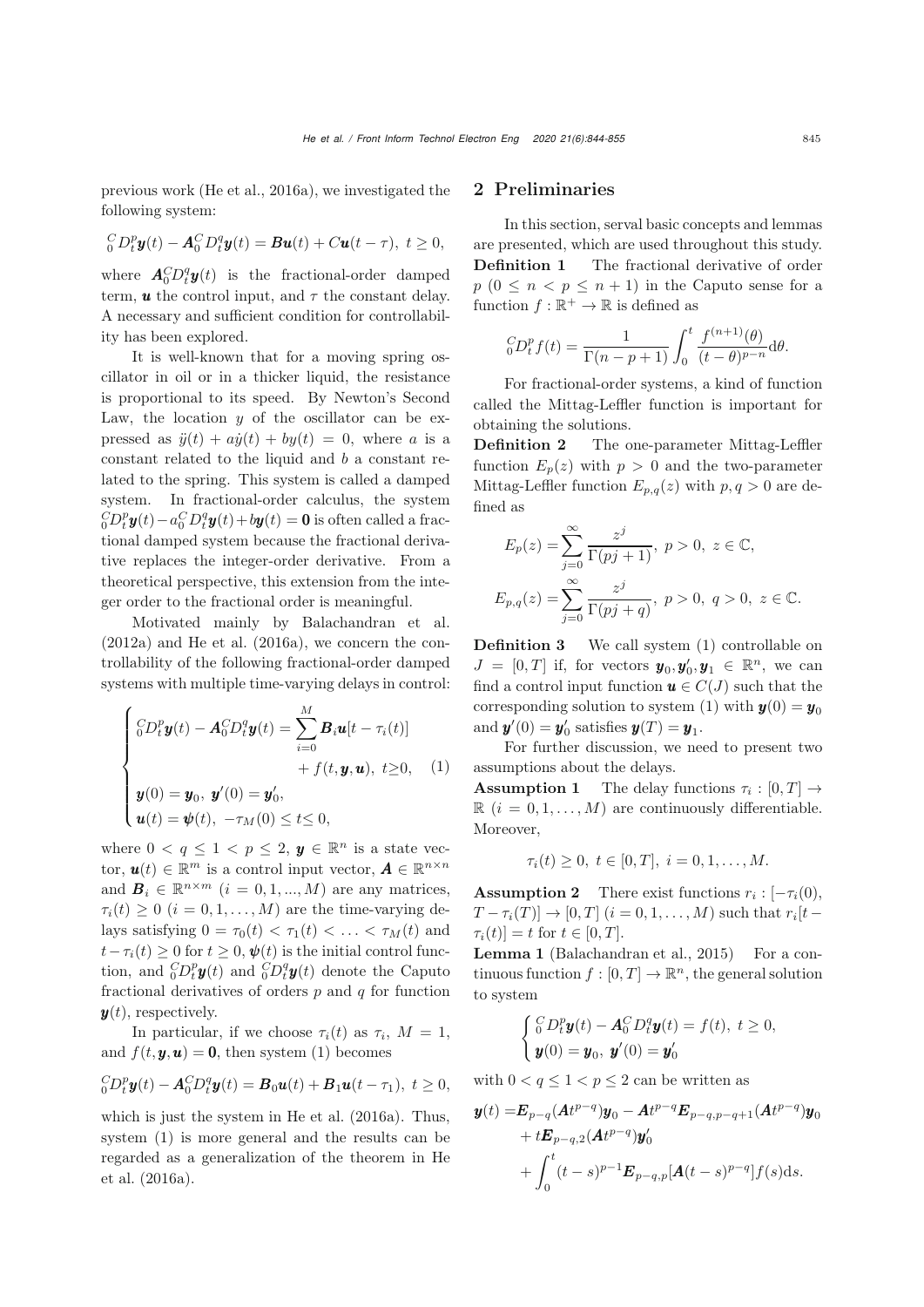**Lemma 2** [\(He et al.](#page-10-8), [2016b](#page-10-8)) If  $A \in \mathbb{R}^{n \times n}$ , then matrix  $\mathbf{E}_{\gamma}(\mathbf{A}t^{\gamma}) - \mathbf{A}t^{\gamma}\mathbf{E}_{\gamma,\gamma+1}(\mathbf{A}t^{\gamma})$  is invertible for  $\gamma > 0$ .

**Lemma 3** [\(He et al.](#page-10-7), [2016a\)](#page-10-7) Let  $\mu > -1$ . Assume that  $\varphi(\tilde{T},s)$  is a nonnegative continuous function on  $[\bar{T}, \tilde{T}]$  with s and  $\varphi(\tilde{T}, s)$  meeting

$$
\int_{\tilde{T}}^{\tilde{T}} (\tilde{T} - s)^{\mu} \varphi(\tilde{T}, s) ds = 0.
$$

Then,  $\varphi(\tilde{T},s) \equiv 0$  for  $s \in [\bar{T}, \tilde{T}].$ 

## 3 Controllability of linear systems

Consider the following linear damped system with multiple time-varying delays in control:

<span id="page-2-0"></span>
$$
\begin{cases}\n\ _{0}^{C}D_{t}^{p}\mathbf{y}(t)-\mathbf{A}_{0}^{C}D_{t}^{q}\mathbf{y}(t)=\sum_{i=0}^{M}\mathbf{B}_{i}\mathbf{u}[t-\tau_{i}(t)],\ t\geq0, \\
\mathbf{y}(0)=\mathbf{y}_{0},\ \mathbf{y}'(0)=\mathbf{y}'_{0}, \\
\mathbf{u}(t)=\mathbf{\psi}(t),\ -\tau_{M}(0)\leq t\leq0.\n\end{cases}
$$
\n(2)

From Lemma 1, Lemma 4 is immediately derived.

**Lemma 4** The general solution to system  $(2)$  can be written as

$$
\mathbf{y}(t) = \mathbf{E}_{p-q}(\mathbf{A}t^{p-q})\mathbf{y}_0 - \mathbf{A}t^{p-q}\mathbf{E}_{p-q,p-q+1}(\mathbf{A}t^{p-q})\mathbf{y}_0 \n+ \mathbf{E}_{p-q,2}(\mathbf{A}t^{p-q})\mathbf{y}_0' \n+ \int_0^t (t-s)^{p-1}\mathbf{E}_{p-q,p}[\mathbf{A}(t-s)^{p-q}] \n\cdot \sum_{i=0}^M \mathbf{B}_i \mathbf{u}[s-\tau_i(s)]ds.
$$
\n(3)

Using the properties of functions  $r_i(t)$ , the solution to system [\(3\)](#page-2-1) becomes

$$
\mathbf{y}(t) = \mathbf{E}_{p-q} (\mathbf{A}t^{p-q}) \mathbf{y}_0 - \mathbf{A}t^{p-q} \mathbf{E}_{p-q,p-q+1} (\mathbf{A}t^{p-q}) \mathbf{y}_0 \n+ t\mathbf{E}_{p-q,2} (\mathbf{A}t^{p-q}) \mathbf{y}_0' \n+ \sum_{i=0}^M \int_{-\tau_i(0)}^{t-\tau_i(t)} [t-r_i(s)]^{p-1} \n\cdot \mathbf{E}_{p-q,p} {\mathbf{A}[t-r_i(s)]^{p-q}} \mathbf{B}_i \dot{r}_i(s) \mathbf{u}(s) \, ds.
$$

Note that  $\tau_i(t)$  is increasing with i. Then  $t-\tau_i(t)$ is decreasing with  $i$ . Now using the properties of  $\tau_i(t)$ , state  $y(t)$  can be expressed as

$$
\mathbf{y}(t) = \mathbf{E}_{p-q}(A t^{p-q})\mathbf{y}_0 - A t^{p-q} \mathbf{E}_{p-q,p-q+1}(A t^{p-q})\mathbf{y}_0 \n+ t\mathbf{E}_{p-q,2}(A t^{p-q})\mathbf{y}_0' \n+ \sum_{i=0}^{M} \int_{-\tau_i(0)}^{0} [t - r_i(s)]^{p-1} \n\cdot \mathbf{E}_{p-q,p} \{A[t - r_i(s)]^{p-q}\} B_i \dot{r}_i(s) \psi(s) ds \n+ \sum_{i=0}^{M} \int_{0}^{t - \tau_i(t)} [t - r_i(s)]^{p-1} \n\cdot \mathbf{E}_{p-q,p} \{A[t - r_i(s)]^{p-q}\} B_i \dot{r}_i(s) \mathbf{u}(s) ds \n= \mathbf{E}_{p-q}(A t^{p-q})\mathbf{y}_0 - A t^{p-q} \mathbf{E}_{p-q,p-q+1}(A t^{p-q})\mathbf{y}_0 \n+ t\mathbf{E}_{p-q,2}(A t^{p-q})\mathbf{y}_0' \n+ \sum_{i=0}^{M} \int_{-\tau_i(0)}^{0} [t - r_i(s)]^{p-1} \n\cdot \mathbf{E}_{p-q,p} \{A[t - r_i(s)]^{p-q}\} B_i \dot{r}_i(s) \psi(s) ds \n+ \int_{0}^{t - \tau_{M}(t)} \sum_{i=0}^{M} [t - r_i(s)]^{p-1} \n\cdot \mathbf{E}_{p-q,p} \{A[t - r_i(s)]^{p-q}\} B_i \dot{r}_i(s) \mathbf{u}(s) ds \n+ \int_{t - \tau_{M}(t)}^{t - \tau_{M-1}(t)} \sum_{i=0}^{M-1} [t - r_i(s)]^{p-1} \n\cdot \mathbf{E}_{p-q,p} \{A[t - r_i(s)]^{p-q}\} B_i \dot{r}_i(s) \mathbf{u}(s) ds + \dots \n+ \int_{t - \tau_1(t)}^{t} [t - r_0(s)]^{p-q}\} B_0 \dot{r}_0(s) \mathbf{u}(s) ds.
$$
\n(4)

<span id="page-2-2"></span>For simplification, we introduce the notations as

<span id="page-2-3"></span><span id="page-2-1"></span>
$$
\begin{cases}\nG_j(t,s) = \sum_{i=0}^j [t - r_i(s)]^{p-1} E_{p-q,p} \{A[t - r_i(s)]^{p-q}\} \\
B_i \dot{r}_i(s), j = 0, 1, ..., M, \\
H(t) = E_{p-q}(At^{p-q})y_0 - At^{p-q} E_{p-q,p-q+1} \\
\cdot (At^{p-q})y_0 + t E_{p-q,2}(At^{p-q})y'_0, \\
I(t) = \sum_{i=0}^M \int_{-\tau_i(0)}^0 [t - r_i(s)]^{p-1} \\
B_{p-q,p} \{A[t - r_i(s)]^{p-q}\} B_i \dot{r}_i(s) \psi(s) \, ds,\n\end{cases}
$$

and the controllability Gramian matrix as

$$
\boldsymbol{W} = \sum_{j=0}^{M-1} \int_{T-\tau_j(T)}^{T-\tau_j(T)} \boldsymbol{G}_j(T,s) \boldsymbol{G}_j^{\mathrm{T}}(T,s) \mathrm{d}s
$$

$$
+ \int_0^{T-\tau_M(T)} \boldsymbol{G}_M(T,s) \boldsymbol{G}_M^{\mathrm{T}}(T,s) \mathrm{d}s. \quad (5)
$$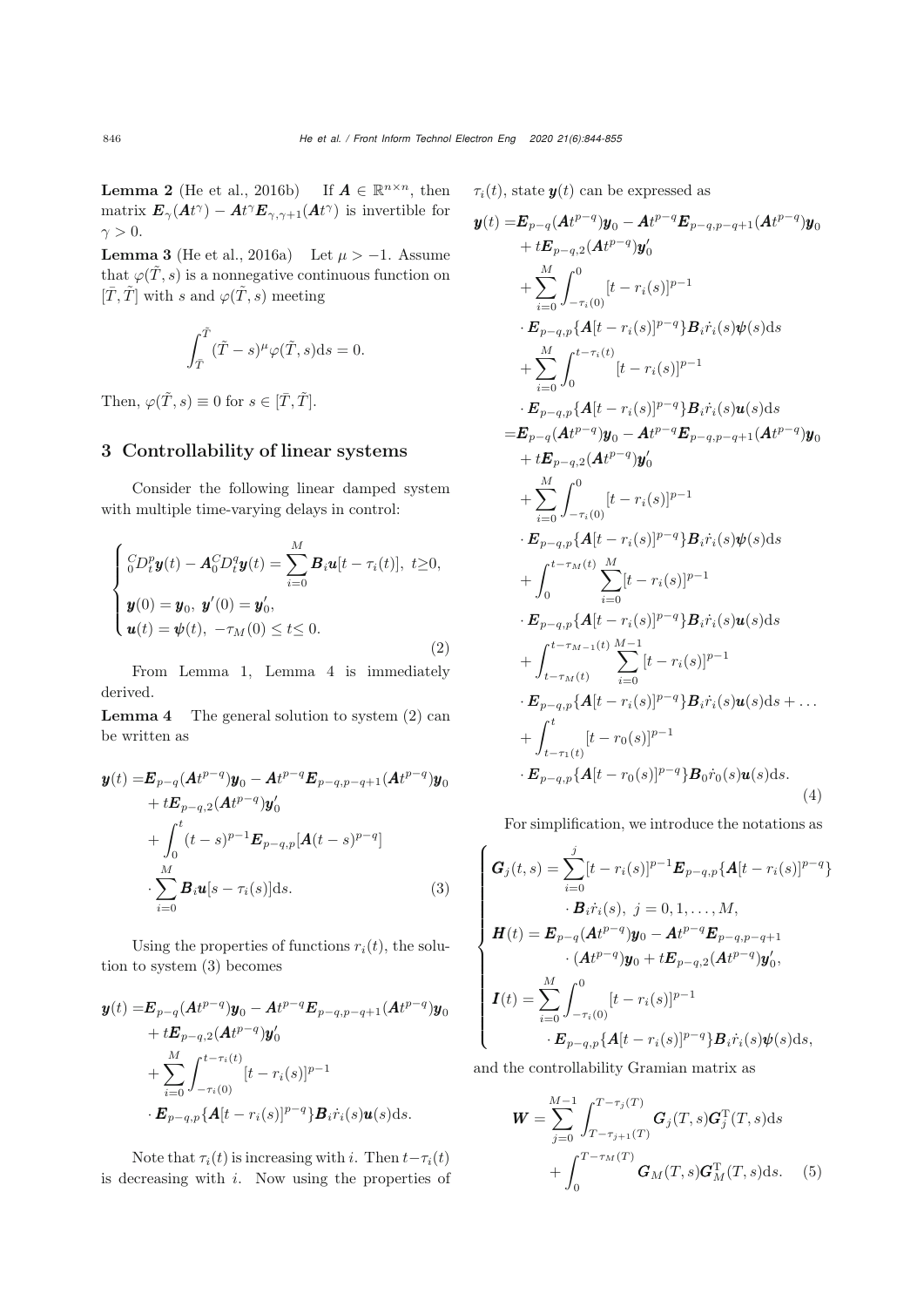Therefore, the solution  $y(t)$  can be rewritten as

<span id="page-3-0"></span>
$$
\mathbf{y}(t) = \mathbf{H}(t) + \mathbf{I}(t) + \int_0^{t-\tau_M(t)} \mathbf{G}_M(t,s) \mathbf{u}(s) ds
$$
  
+ 
$$
\int_{t-\tau_M(t)}^{t-\tau_{M-1}(t)} \mathbf{G}_{M-1}(t,s) \mathbf{u}(s) ds + \dots
$$
  
+ 
$$
\int_{t-\tau_1(t)}^t \mathbf{G}_0(t,s) \mathbf{u}(s) ds.
$$

Theorem 1 The linear fractional damped system  $(2)$  is controllable on  $[0, T]$ , if and only if the controllability Gramian matrix  $W$  is positive definite.

**Proof** First, if  $W$  is positive definite, then  $W$  is invertible. For any given vectors  $y_0, y'_0, y_1 \in \mathbb{R}^n$ , we can construct the control input  $u(t)$  as

$$
\mathbf{u}(t) = \begin{cases}\n\mathbf{G}_{M}^{T}(T,t)\mathbf{W}^{-1}[\mathbf{y}_{1} - \mathbf{H}(t) - \mathbf{I}(t)], \\
t \in (0, T - \tau_{M}(T)], \\
\mathbf{G}_{M-1}^{T}(T,t)\mathbf{W}^{-1}[\mathbf{y}_{1} - \mathbf{H}(t) - \mathbf{I}(t)], \\
t \in (T - \tau_{M}(T), T - \tau_{M-1}(T)], \\
\vdots \\
\mathbf{G}_{0}^{T}(T,t)\mathbf{W}^{-1}[\mathbf{y}_{1} - \mathbf{H}(t) - \mathbf{I}(t)], \\
t \in (T - \tau_{1}(T), T].\n\end{cases}
$$

Substituting Eq.  $(6)$  into Eq.  $(4)$  and using Eq.  $(5)$ , we can obtain

$$
\mathbf{y}(T) = \mathbf{H}(T) + \mathbf{I}(T)
$$
\n
$$
+ \int_0^{T-\tau_M(T)} \mathbf{G}_M(T,s) \mathbf{G}_M^{\mathrm{T}}(T,s)
$$
\n
$$
\cdot \mathbf{W}^{-1} [\mathbf{y}_1 - \mathbf{H}(T) - \mathbf{I}(T)] \, \mathrm{d}s
$$
\n
$$
+ \int_{T-\tau_M(T)}^{T-\tau_{M-1}(T)} \mathbf{G}_{M-1}(T,s) \mathbf{G}_{M-1}^{\mathrm{T}}(T,s)
$$
\n
$$
\cdot \mathbf{W}^{-1} [\mathbf{y}_1 - \mathbf{H}(T) - \mathbf{I}(T)] \, \mathrm{d}s + \dots
$$
\n
$$
+ \int_{T-\tau_1(T)}^{T} \mathbf{G}_0(T,s) \mathbf{G}_0^{\mathrm{T}}(T,s)
$$
\n
$$
\cdot \mathbf{W}^{-1} [\mathbf{y}_1 - \mathbf{H}(T) - \mathbf{I}(T)] \, \mathrm{d}s
$$
\n
$$
= \mathbf{y}_1.
$$

This means that system [\(2\)](#page-2-0) is controllable.

Now we show the necessity by reductio ad absurdum. If  $W$  is not positive definite, then there exists  $x \neq 0$  such that

$$
0 = \mathbf{x}^{\mathrm{T}} \mathbf{W} \mathbf{x}
$$
  
= 
$$
\sum_{j=0}^{M-1} \mathbf{x}^{\mathrm{T}} \int_{T-\tau_{j+1}(T)}^{T-\tau_{j}(T)} \mathbf{G}_{j}(T,s) \mathbf{G}_{j}^{\mathrm{T}}(T,s) \mathbf{x} \, \mathrm{d}s
$$
  
+ 
$$
\mathbf{x}^{\mathrm{T}} \int_{0}^{T-\tau_{M}(T)} \mathbf{G}_{M}(T,s) \mathbf{G}_{M}^{\mathrm{T}}(T,s) \mathbf{x} \, \mathrm{d}s.
$$

Hence, for  $s \in [0, T]$  and  $j = 0, 1, \ldots, M$ , we have

<span id="page-3-1"></span>
$$
\boldsymbol{x}^{\mathrm{T}}\boldsymbol{G}_j(T,s) = \boldsymbol{x}^{\mathrm{T}}\sum_{i=0}^j \boldsymbol{E}_{p-q,p}\{\boldsymbol{A}[T-r_i(s)]^{p-q}\}
$$

$$
\cdot [T-r_i(s)]^{p-1}\boldsymbol{B}_i\dot{r}_i(s) = \mathbf{0}.\tag{7}
$$

By Lemma 2,  $[\mathbf{E}_{p-q}(\mathbf{A}T^{p-q}) - \mathbf{A}T^{p-q}]$  $\cdot E_{p-q,p-q+1}(AT^{p-q})]^{-1}$  exists. Now we choose  $y_0$ and  $y'_0$  such that

$$
\begin{aligned} \boldsymbol{y}_0 = & [\boldsymbol{E}_{p-q}(A T^{p-q}) - A T^{p-q} \boldsymbol{E}_{p-q,p-q+1}(A T^{p-q})]^{-1} \\ & \cdot [\boldsymbol{x} - T \boldsymbol{E}_{p-q,2}(A T^{p-q}) \boldsymbol{y}_0'], \end{aligned}
$$

and choose  $\psi(s) = 0$ . By hypothesis, system [\(2\)](#page-2-0) is controllable. That is, there exists a control input  $u \in C[0,T]$  such that the state can be steered to the origin from the initial state in the interval of  $[0, T]$ . It follows that

$$
\mathbf{y}(T) = \mathbf{E}_{p-q}(AT^{p-q})\mathbf{y}_0 \n- AT^{p-q}\mathbf{E}_{p-q,p-q+1}(AT^{p-q})\mathbf{y}_0 \n+ TE_{p-q,2}(AT^{p-q})\mathbf{y}_0' \n+ \int_0^{T-\tau_M(T)} \mathbf{G}_M(T,s)\mathbf{u}(s)ds \n+ \int_{T-\tau_M(T)}^{T-\tau_{M-1}(T)} \mathbf{G}_{M-1}(T,s)\mathbf{u}(s)ds + ... \n+ \int_{T-\tau_1(T)}^{T} \mathbf{G}_0(T,s)\mathbf{u}(s)ds \n= \mathbf{x} + \int_0^{T-\tau_M(T)} \mathbf{G}_M(T,s)\mathbf{u}(s)ds \n+ \int_{T-\tau_M(T)}^{T-\tau_{M-1}(T)} \mathbf{G}_{M-1}(T,s)\mathbf{u}(s)ds + ... \n+ \int_{T-\tau_1(T)}^{T} \mathbf{G}_0(T,s)\mathbf{u}(s)ds \n= 0.
$$

Therefore, we can obtain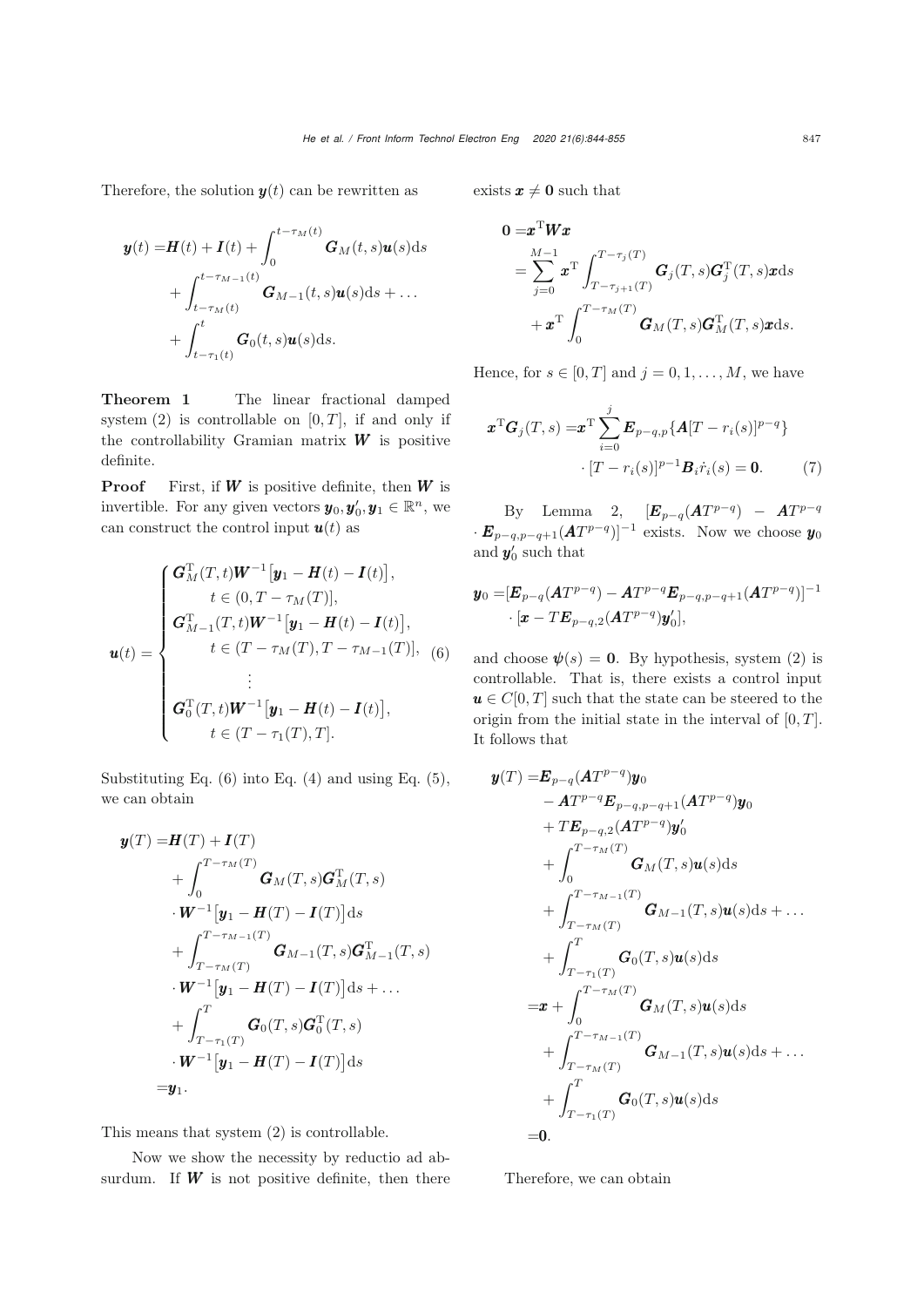<span id="page-4-0"></span>
$$
\mathbf{0} = \mathbf{x}^{\mathrm{T}} \mathbf{x} + \int_{0}^{T-\tau_M(T)} \mathbf{x}^{\mathrm{T}} \mathbf{G}_M(T,s) \mathbf{u}(s) \, \mathrm{d}s
$$
\n
$$
+ \int_{T-\tau_M(T)}^{T-\tau_{M-1}(T)} \mathbf{x}^{\mathrm{T}} \mathbf{G}_{M-1}(T,s) \mathbf{u}(s) \, \mathrm{d}s + \dots
$$
\n
$$
+ \int_{T-\tau_1(T)}^{T} \mathbf{x}^{\mathrm{T}} \mathbf{G}_0(T,s) \mathbf{u}(s) \, \mathrm{d}s. \tag{8}
$$

It follows from Eqs. [\(7\)](#page-3-1) and [\(8\)](#page-4-0) that  $\mathbf{x}^T \mathbf{x} = \mathbf{0}$ . This is a contradiction to the fact that  $\boldsymbol{x}$  is nonzero. Thus,  $W$  is invertible.

#### 4 Two special cases of the linear system

Suppose that the delays in system [\(2\)](#page-2-0) are independent of  $t$ . Then system  $(2)$  becomes

<span id="page-4-1"></span>
$$
\begin{cases} {}^{C}_{0}D_{t}^{p} \mathbf{y}(t) - \mathbf{A}_{0}^{C}D_{t}^{q} \mathbf{y}(t) = \sum_{i=0}^{M} \mathbf{B}_{i} \mathbf{u}(t - \tau_{i}), \ t \geq 0, \\ \mathbf{y}(0) = \mathbf{y}_{0}, \ \mathbf{y}'(0) = \mathbf{y}'_{0}, \\ \mathbf{u}(t) = \mathbf{\psi}(t), \ -\tau_{M}(0) \leq t \leq 0, \end{cases}
$$
\n(9)

where  $0 = \tau_0 < \tau_1 < \ldots < \tau_M < T$ .

Then for  $j = 0, 1, ..., M$ , functions  $G_i(t, s)$  can be expressed as

$$
G_j(t,s) = \sum_{i=0}^j (t - s - \tau_i)^{p-1} \cdot E_{p-q,p}[A(t - s - \tau_i)^{p-q}]B_i,
$$

and we can obtain the controllability Gramian matrix as

<span id="page-4-2"></span>
$$
\mathbf{W} = \sum_{j=0}^{M-1} \int_{T-\tau_{j+1}}^{T-\tau_{j}} \left\{ \sum_{i=0}^{j} (T-s-\tau_{i})^{p-1} \right. \n\cdot \mathbf{E}_{p-q,p}[\mathbf{A}(T-s-\tau_{i})^{p-q}] \mathbf{B}_{i} \right\} \n\cdot \left\{ \sum_{i=0}^{j} (T-s-\tau_{i})^{p-1} \right. \n\cdot \mathbf{E}_{p-q,p}[\mathbf{A}(T-s-\tau_{i})^{p-q}] \mathbf{B}_{i} \right\}^{\text{T}} \text{d}s \n\quad + \int_{0}^{T-\tau_{M}} \left\{ \sum_{i=0}^{M} (T-s-\tau_{i})^{p-1} \right. \n\cdot \mathbf{E}_{p-q,p}[\mathbf{A}(T-s-\tau_{i})^{p-q}] \mathbf{B}_{i} \right\} \n\cdot \left\{ \sum_{i=0}^{M} (T-s-\tau_{i})^{p-1} \right. \n\cdot \mathbf{E}_{p-q,p}[\mathbf{A}(T-s-\tau_{i})^{p-q}] \mathbf{B}_{i} \right\}^{\text{T}} \text{d}s. \tag{10}
$$

Then, the controllability of system [\(9\)](#page-4-1) can be verified by the invertibility of Gramian matrix [\(10\)](#page-4-2). Corollary 1 The fractional-order damped system [\(9\)](#page-4-1) with multiple constant delays is controllable if and only if

rank[B0,AB0,A2B0,...,An−<sup>1</sup> B0,B1,AB1,A2B1, ...,An−1 B1,...,B<sup>M</sup> ,AB<sup>M</sup> ,A<sup>2</sup> B<sup>M</sup> ,...,An−<sup>1</sup> B<sup>M</sup> ] = n.

Proof Denote

$$
\langle A|B_0, B_1, \ldots, B_M \rangle
$$
  
=  $\theta_0 + A\theta_0 + A^2\theta_0 + \ldots + A^{n-1}\theta_0 + \theta_1 + A\theta_1 + A^2\theta_1 + \ldots + A^{n-1}\theta_1 + \ldots + \theta_M + A\theta_M + A^2\theta_M + \ldots + A^{n-1}\theta_M,$ 

where *n* is the order of **A** and  $\theta_i = \text{Im} \mathbf{B}_i$ . Here, we view matrices  $\mathbf{B}_i$   $(i = 0, 1, \ldots, M)$  as the linear transformations from  $\mathbb{R}^m$  to  $\mathbb{R}^n$ , and denote  $\text{Im} \mathbf{B}_i$  the images of these linear transformations which are subspaces of  $\mathbb{R}^n$ . It is easy to see that  $\langle A|B_0,B_1,\ldots,B_M\rangle$  is spanned by the columns of matrix

$$
[\bm{B}_0, \bm{AB}_0, \bm{A}^2\bm{B}_0, \ldots, \bm{A}^{n-1}\bm{B}_0, \bm{B}_1, \bm{AB}_1, \bm{A}^2\bm{B}_1, \ldots, \\ \bm{A}^{n-1}\bm{B}_1, \ldots, \bm{B}_M, \bm{AB}_M, \bm{A}^2\bm{B}_M, \ldots, \bm{A}^{n-1}\bm{B}_M].
$$

Note that  $W(T)$  is invertible and is equivalent to  $\text{Im}W(T) = \langle A|B_0, B_1, \ldots, B_M \rangle$ .

Now we prove that  $\text{Im}\mathbf{W} = \langle \mathbf{A}|\mathbf{B}_0,\mathbf{B}_1,\ldots, \mathbf{A}_n\rangle$  $B_M$ . This is equivalent to show

<span id="page-4-3"></span>
$$
\operatorname{Ker}\nolimits W = \bigcap_{i_0=0}^{n-1} \operatorname{Ker}\nolimits B_0^{\mathrm{T}}(A^{\mathrm{T}})^{i_0} \bigcap_{i_1=0}^{n-1} \operatorname{Ker}\nolimits B_1^{\mathrm{T}}(A^{\mathrm{T}})^{i_1} \bigcap_{i_2=0}^{n-1}
$$

$$
\dots \bigcap_{i_M=0}^{n-1} \operatorname{Ker}\nolimits B_M^{\mathrm{T}}(A^{\mathrm{T}})^{i_M}.
$$
 (11)

First, we show that

$$
\begin{aligned} \text{Ker}\mathbf{W} &\subset \bigcap_{i_0=0}^{n-1} \text{Ker}\mathbf{B}_0^{\text{T}}(\mathbf{A}^{\text{T}})^{i_0} \bigcap_{i_1=0}^{n-1} \text{Ker}\mathbf{B}_1^{\text{T}}(\mathbf{A}^{\text{T}})^{i_1} \bigcap_{i_2=0}^{n-1} \\ &\cdots \bigcap_{i_M=0}^{n-1} \text{Ker}\mathbf{B}_M^{\text{T}}(\mathbf{A}^{\text{T}})^{i_M} .\end{aligned}
$$

Indeed, for any given  $y \in \text{Ker}W(T)$  and  $y \neq 0$ ,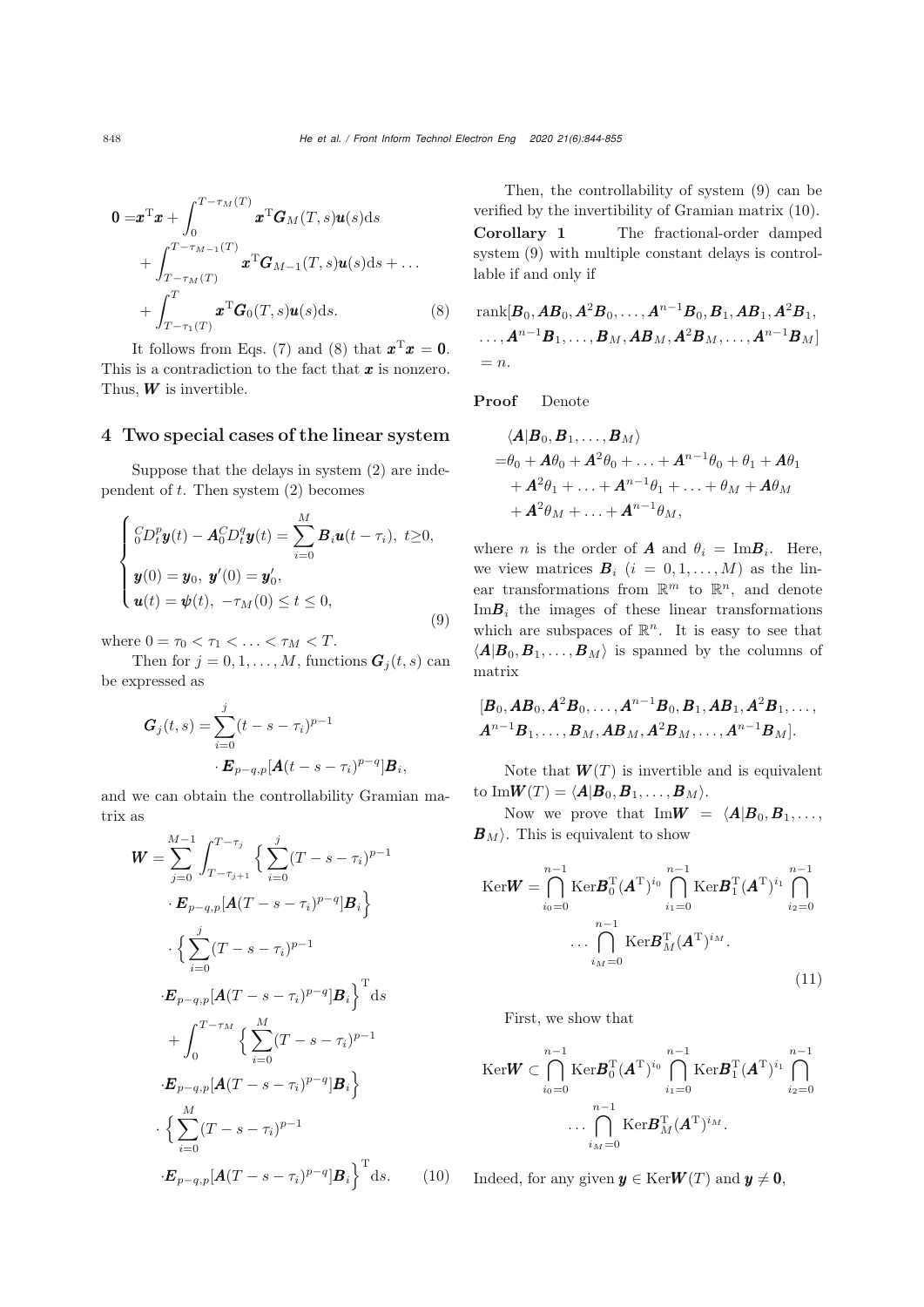$$
0 = y^T W(T)y
$$
  
\n
$$
= \int_{T-\tau_1}^T \left\{ \left\{ (T-s)^{p-1} \right\}^2 \right\}^2 ds
$$
  
\n
$$
+ \int_{T-\tau_2}^{T-\tau_1} \left\| \left\{ (T-s)^{p-1} E_{p-q,p} [A(T-s)^{p-q}] B_0 \right\}^2 ds
$$
  
\n
$$
+ (T-s-\tau_1)^{p-1}
$$
  
\n
$$
\cdot E_{p-q,p} [A(T-s-\tau_1)^{p-q}] B_1 \right\}^T y \Big\|^2 ds + ...
$$
  
\n
$$
+ \int_{T-\tau_M}^{T-\tau_{M-1}} \left\| \left\{ (T-s)^{p-1} \right\}^2 ds + ...
$$
  
\n
$$
+ (T-s-\tau_{M-1})^{p-1}
$$
  
\n
$$
\cdot E_{p-q,p} [A(T-s)^{p-q}] B_0 + ...
$$
  
\n
$$
+ (T-s-\tau_{M-1})^{p-1}
$$
  
\n
$$
\cdot E_{p-q,p} [A(T-s-\tau_{M-1})^{p-q}] B_{M-1} \right\}^T y \Big\|^2 ds
$$
  
\n
$$
+ \int_0^{T-\tau_M} \left\| \left\{ (T-s)^{p-1} E_{p-q,p} [A(T-s)^{p-q}] B_0 \right\}^2 ds + ... + (T-s-\tau_{M-1})^{p-1} B_{M-1}
$$
  
\n
$$
+ (T-s-\tau_M)^{p-1}
$$
  
\n
$$
\cdot E_{p-q,p} [A(T-s-\tau_M)^{p-q}] B_M \right\}^T y \Big\|^2 ds,
$$

which means that

<span id="page-5-0"></span>
$$
\int_{T-\tau_1}^{T} \left\| \left\{ (T-s)^{p-1} \right\} \cdot \mathbf{E}_{p-q,p} [\mathbf{A} (T-s)^{p-q}] \mathbf{B}_0 \right\}^{\mathrm{T}} \mathbf{y} \left\| \right\|^2 \mathrm{d}s = 0, \qquad (12)
$$

<span id="page-5-4"></span>
$$
\int_{T-\tau_2}^{T-\tau_1} \left\| \left\{ (T-s)^{p-1} \mathbf{E}_{p-q,p} [\mathbf{A} (T-s)^{p-q}] \mathbf{B}_0 \right. \right.\left. + (T-s-\tau_1)^{p-1} \right\}^T \mathbf{y} \left\| \right. ^2 ds = 0, \quad (13)
$$
  
:

$$
\int_{T-\tau_M}^{T-\tau_{M-1}} \left\| \left\{ (T-s)^{p-1} \mathbf{E}_{p-q,p} [\mathbf{A}(T-s)^{p-q}] \mathbf{B}_0 \right. \right.+ \dots + (T-s-\tau_{M-1})^{p-1} \cdot \mathbf{E}_{p-q,p} [\mathbf{A}(T-s-\tau_{M-1})^{p-q}] \mathbf{B}_{M-1} \right\}^{\mathrm{T}} \mathbf{y} \left\| \right. ^2 \mathrm{d}s = 0,
$$

$$
\int_0^{T-\tau_M} \left\| \left\{ (T-s)^{p-1} \mathbf{E}_{p-q,p} [\mathbf{A}(T-s)^{p-q}] \mathbf{B}_0 + \dots \right. \right. \right. \\ \left. + (T-s-\tau_{M-1})^{p-1} \cdot \mathbf{E}_{p-q,p} [\mathbf{A}(T-s-\tau_{M-1})^{p-q}] \mathbf{B}_{M-1} \\ \left. + (T-s-\tau_M)^{p-1} \cdot \mathbf{E}_{p-q,p} [\mathbf{A}(T-s-\tau_M)^{p-q}] \mathbf{B}_M \right\}^{\mathrm{T}} \mathbf{y} \right\|^2 \mathrm{d}s = 0.
$$

By Lemma 3 and Eq. [\(12\)](#page-5-0), for  $s \in [T - \tau_1, T]$ , we have

$$
\mathbf{0} = \mathbf{B}_0^{\mathrm{T}} \mathbf{E}_{p-q,p} [\mathbf{A}(T-s)^{p-q}]^{\mathrm{T}} \mathbf{y}
$$

$$
= \mathbf{B}_0^{\mathrm{T}} \sum_{k=0}^{\infty} \frac{(\mathbf{A}^{\mathrm{T}})^k (T-s)^{k(p-q)}}{\Gamma[k(p-q)+p]} \mathbf{y}.
$$
(14)

<span id="page-5-1"></span>Let  $s = T$  in Eq. [\(14\)](#page-5-1). Then  $\mathbf{B}_0^{\mathrm{T}} \mathbf{y} = \mathbf{0}$ . Together with Eq.  $(12)$ , we have

$$
\int_{T-\tau_1}^T (T-s)^{p-1+p-q} \cdot \left\| \mathbf{B}_0^{\mathrm{T}} \sum_{k=1}^\infty \frac{(\mathbf{A}^{\mathrm{T}})^k (T-s)^{(k-1)(p-q)}}{\Gamma[k(p-q)+p]} \mathbf{y} \right\|^2 \, \mathrm{d}s = 0.
$$

It follows from Lemma 3 that for  $s \in [T - \tau_1, T]$ ,

<span id="page-5-2"></span>
$$
\mathbf{0} = \boldsymbol{B}_0^{\mathrm{T}} \sum_{k=1}^{\infty} \frac{(\boldsymbol{A}^{\mathrm{T}})^k (T-s)^{(k-1)(p-q)}}{\Gamma[k(p-q)+p]} \boldsymbol{y}.
$$
 (15)

By taking  $s = T$  in Eq. [\(15\)](#page-5-2), we have  $\mathbf{B}_0^{\mathrm{T}} \mathbf{A}^{\mathrm{T}} \mathbf{y} = \mathbf{0}$ . By mathematical induction, we can have

<span id="page-5-3"></span>
$$
\boldsymbol{B}_0^{\mathrm{T}}(\boldsymbol{A}^{\mathrm{T}})^k \boldsymbol{x} = \boldsymbol{0}, \ k = 2, 3, \dots, n - 1.
$$
 (16)

According to the Cayley-Hamilton theorem, there exist functions  $\gamma_0(t), \gamma_1(t), \ldots, \gamma_{n-1}(t)$  defined on  $[0, \infty)$  such that

$$
\boldsymbol{E}_{p-q,p}(\boldsymbol{A}T^{p-q})=\sum_{i=0}^{n-1}\gamma_i(T)\boldsymbol{A}^i.
$$

This together with Eq. [\(16\)](#page-5-3) yields

$$
[\boldsymbol{E}_{p-q,p}(\boldsymbol{A}T^{p-q})\boldsymbol{B}_0]^{\mathrm{T}}\boldsymbol{y}\equiv\boldsymbol{0}.
$$

Also, combined with Eq. [\(13\)](#page-5-4), we have

$$
\int_{T-\tau_2}^{T-\tau_1} \left\| (T-\tau_1-s)^{p-1} \right\| \cdot \mathbf{E}_{p-q,p}[\mathbf{A}(T-\tau_1-s)^{p-q}] \mathbf{B}_1^{\mathrm{T}} \mathbf{y} \right\|^2 \mathrm{d}s = 0.
$$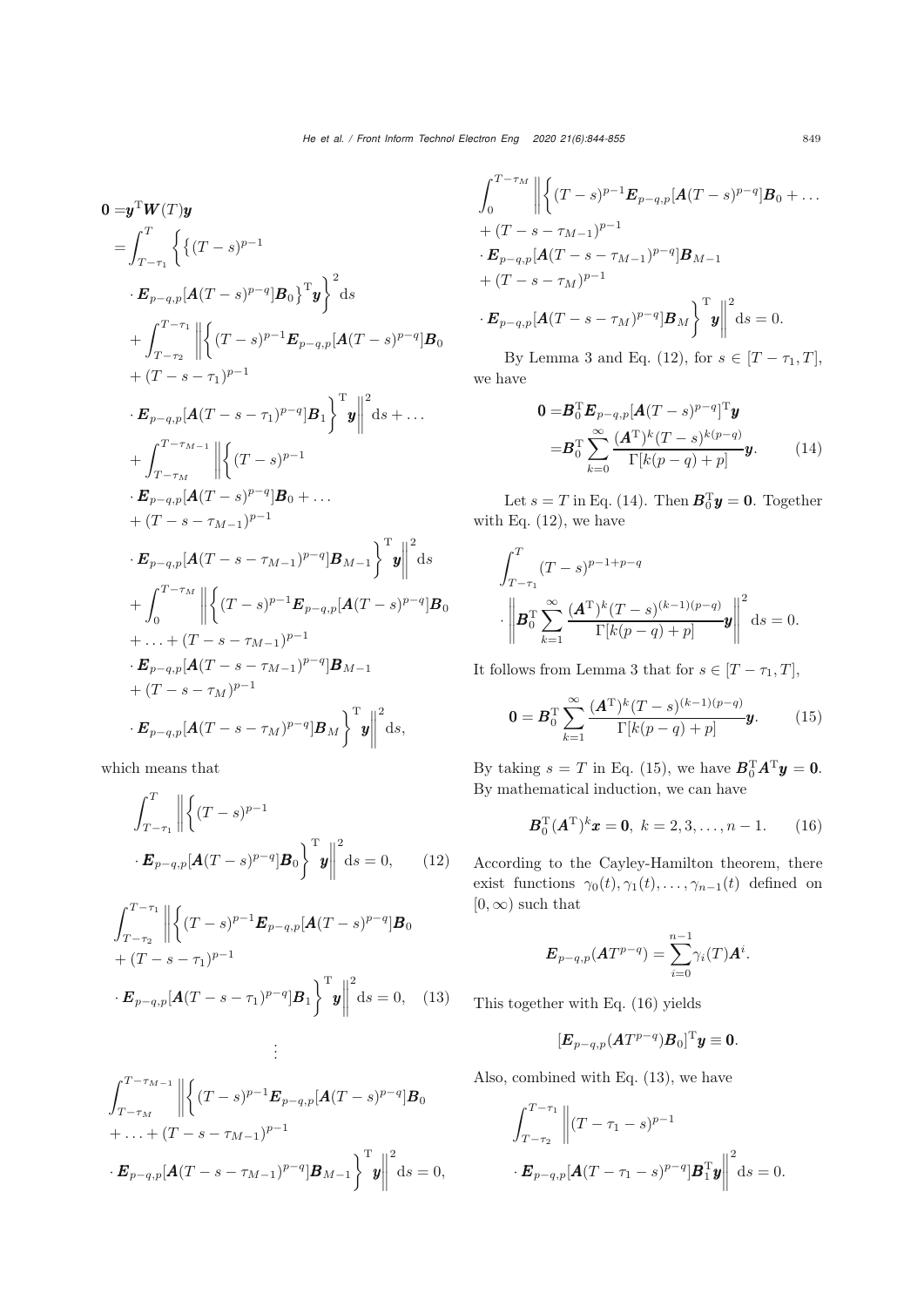Similar to Eqs.  $(14)$ – $(16)$ , we have

$$
\boldsymbol{B}_1^{\mathrm{T}}(\boldsymbol{A}^{\mathrm{T}})^k \boldsymbol{x} = \boldsymbol{0}, \ k = 0, 1, \dots, n - 1. \tag{17}
$$

<span id="page-6-0"></span>Similarly, we can derive that for  $i = 2, 3, \ldots, M$ ,

$$
\boldsymbol{B}_i^{\mathrm{T}}(\boldsymbol{A}^{\mathrm{T}})^k \boldsymbol{x} = \boldsymbol{0}, \ k = 0, 1, \dots, n - 1.
$$
 (18)

From Eqs.  $(16)$ – $(18)$ , we obtain

$$
\boldsymbol{y} \in \bigcap_{i_0=0}^{n-1} \text{Ker} \boldsymbol{B}_0^{\text{T}} (\boldsymbol{A}^{\text{T}})^{i_0} \bigcap_{i_1=0}^{n-1} \text{Ker} \boldsymbol{B}_1^{\text{T}} (\boldsymbol{A}^{\text{T}})^{i_1} \bigcap_{i_2=0}^{n-1} \dots \bigcap_{i_M=0}^{n-1} \text{Ker} \boldsymbol{B}_M^{\text{T}} (\boldsymbol{A}^{\text{T}})^{i_M},
$$

that is,

<span id="page-6-1"></span>
$$
\begin{aligned} \text{Ker} \mathbf{W} &\subset \bigcap_{i_0=0}^{n-1} \text{Ker} \mathbf{B}_0^{\text{T}} (\mathbf{A}^{\text{T}})^{i_0} \bigcap_{i_1=0}^{n-1} \text{Ker} \mathbf{B}_1^{\text{T}} (\mathbf{A}^{\text{T}})^{i_1} \bigcap_{i_2=0}^{n-1} \\ &\cdots \bigcap_{i_M=0}^{n-1} \text{Ker} \mathbf{B}_M^{\text{T}} (\mathbf{A}^{\text{T}})^{i_M}. \end{aligned} \tag{19}
$$

Conversely, for any given

$$
\boldsymbol{y} \in \bigcap_{i_0=0}^{n-1} \text{Ker} \boldsymbol{B}_0^{\text{T}}(\boldsymbol{A}^{\text{T}})^{i_0} \bigcap_{i_1=0}^{n-1} \text{Ker} \boldsymbol{B}_1^{\text{T}}(\boldsymbol{A}^{\text{T}})^{i_1} \bigcap_{i_2=0}^{n-1} \dots \bigcap_{i_M=0}^{n-1} \text{Ker} \boldsymbol{B}_M^{\text{T}}(\boldsymbol{A}^{\text{T}})^{i_M},
$$

Eq. [\(18\)](#page-6-0) is true. For  $T - \tau_1 < s \leq T$ ,

$$
\mathbf{B}_0^{\mathrm{T}}(T-s)^{p-1}\mathbf{E}_{p-q,p}[\mathbf{A}(T-s)^{p-q}]^{\mathrm{T}}\mathbf{y}
$$
  
=
$$
\sum_{i_0=0}^{n-1} \gamma_{i_0}(T-s)(T-s)^{p-1}\mathbf{B}_0^{\mathrm{T}}(\mathbf{A}^{\mathrm{T}})^{i_0}\mathbf{y}=\mathbf{0};
$$
 (20)

for  $T - \tau_2 < s \leq T - \tau_1$ ,

$$
\begin{aligned}\n\{(T-s)^{p-1}\mathbf{E}_{p-q,p}[\mathbf{A}(T-s)^{p-q}]\mathbf{B}_0 \\
&+(T-\tau_1-s)\mathbf{E}_{p-q,p}[\mathbf{A}(T-\tau_1-s)^{p-q}]\mathbf{B}_1\}^{\mathrm{T}}\mathbf{y} \\
&=\sum_{i_0=0}^{n-1} \gamma_{i_0}(T-s)(T-s)^{p-1}\mathbf{B}_0^{\mathrm{T}}(\mathbf{A}^{\mathrm{T}})^{i_0}\mathbf{y} \\
&+\sum_{i_1=0}^{n-1} \gamma_{i_1}(T-\tau_1-s) \\
&\cdot(T-\tau_1-s)^{p-1}\mathbf{B}_1^{\mathrm{T}}(\mathbf{A}^{\mathrm{T}})^{i_1}\mathbf{y}=\mathbf{0};\n\end{aligned} \tag{21}
$$

for 
$$
0 < s \leq T - \tau_M
$$
,

$$
\{ (T - s)^{p-1} \mathbf{E}_{p-q,p} [\mathbf{A} (T - s)^{p-q}] \mathbf{B}_0 + \dots + (T - \tau_M - s) \mathbf{E}_{p-q,p} [\mathbf{A} (T - \tau_M - s)^{p-q}] \mathbf{B}_M \}^{\mathrm{T}} \mathbf{y} = \sum_{i_0=0}^{n-1} \gamma_{i_0} (T - s) (T - s)^{p-1} \mathbf{B}_0^{\mathrm{T}} (\mathbf{A}^{\mathrm{T}})^{i_0} \mathbf{y} + \dots + \sum_{i_M=0}^{n-1} \gamma_{i_M} (T - \tau_M - s) (T - \tau_M - s)^{p-1} \mathbf{B}_M^{\mathrm{T}} (\mathbf{A}^{\mathrm{T}})^{i_M} \mathbf{y} = \mathbf{0}.
$$
 (22)

<span id="page-6-2"></span>Therefore,  $y \in \text{Ker}W(T)$ , that is

$$
\text{Ker}\mathbf{W} \supset \bigcap_{i_0=0}^{n-1} \text{Ker}\mathbf{B}_0^{\text{T}}(\mathbf{A}^{\text{T}})^{i_0} \bigcap_{i_1=0}^{n-1} \text{Ker}\mathbf{B}_1^{\text{T}}(\mathbf{A}^{\text{T}})^{i_1} \bigcap_{i_2=0}^{n-1}
$$

$$
\dots \bigcap_{i_M=0}^{n-1} \text{Ker}\mathbf{B}_M^{\text{T}}(\mathbf{A}^{\text{T}})^{i_M}.
$$
(23)

From Eqs.  $(19)$  and  $(23)$ , we know that Eq.  $(11)$  is correct and the proof is finished.

In particular, taking  $M = 1$ , system [\(9\)](#page-4-1) becomes

<span id="page-6-3"></span>
$$
{}_{0}^{C}D_{t}^{p}y(t) - A_{0}^{C}D_{t}^{q}y(t) = B_{0}u(t) + B_{1}u(t - \tau_{1}), \tag{24}
$$

and we can have Corollary 2 immediately, which is just Theorem 3.1 in [He et al.](#page-10-7) [\(2016a](#page-10-7)).

Corollary 2 The controllability of the fractional damped system with control delay [\(24\)](#page-6-3) holds if and only if

rank[B0,AB0,A<sup>2</sup> B0,...,A<sup>n</sup>−<sup>1</sup> B0,B1,AB1, A<sup>2</sup> B1,...,A<sup>n</sup>−<sup>1</sup> B1] = n.

**Remark 1** By Eq. [\(10\)](#page-4-2), the controllability Gramian matrix of system [\(24\)](#page-6-3) can be written as

$$
\mathbf{W} = \int_{T-\tau_1}^{T} \left\{ (T-s)^{p-1} \mathbf{E}_{p-q,p} [\mathbf{A}(T-s)^{p-q}] \mathbf{B}_0 \right\}
$$

$$
\cdot \left\{ (T-s)^{p-1} \mathbf{E}_{p-q,p} [\mathbf{A}(T-s)^{p-q}] \mathbf{B}_0 \right\}^{\mathrm{T}} ds
$$

$$
+ \int_0^{T-\tau_1} \left\{ (T-s)^{p-1} \mathbf{E}_{p-q,p} [\mathbf{A}(T-s)^{p-q}] \mathbf{B}_0 \right\}
$$

$$
+ (T-s-\tau_1)^{p-1} \mathbf{E}_{p-q,p} [\mathbf{A}(T-s-\tau_1)^{p-q}] \mathbf{B}_1 \right\}
$$

$$
\cdot \left\{ (T-s)^{p-1} \mathbf{E}_{p-q,p} [\mathbf{A}(T-s)^{p-q}] \mathbf{B}_0 \right\}
$$

$$
+ (T-s-\tau_1)^{p-1}
$$

$$
\cdot \mathbf{E}_{p-q,p} [\mathbf{A}(T-s-\tau_1)^{p-q}] \mathbf{B}_1 \right\}^{\mathrm{T}} ds.
$$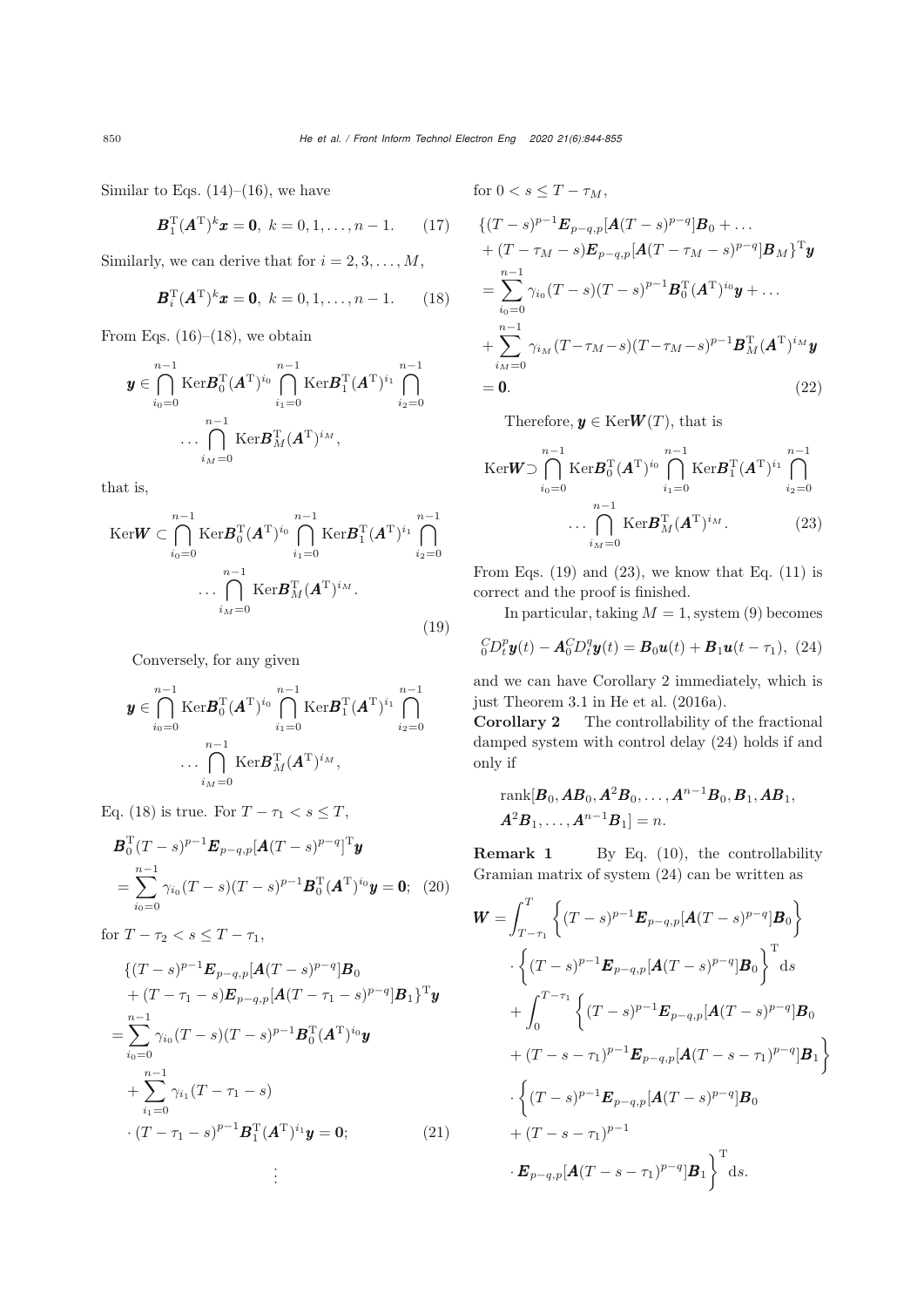This matrix is in accordance with the results in [He et al.](#page-10-7) [\(2016a\)](#page-10-7), and thus the results in this study have a broader range of applications than the results in [He et al.](#page-10-7) [\(2016a](#page-10-7)).

# 5 Controllability of the nonlinear system

Consider the nonlinear fractional damped system whose linear part is the same as system [\(2\)](#page-2-0) described in the following form:

<span id="page-7-1"></span>
$$
\begin{cases} {}^{C}_{0}D_{t}^{p} \mathbf{y}(t) - \mathbf{A}_{0}^{C}D_{t}^{q} \mathbf{y}(t) = \sum_{i=0}^{M} \mathbf{B}_{i} \mathbf{u}[t - \tau_{i}(t)] \\ + f(t, \mathbf{y}, \mathbf{u}), \ t \geq 0, \ (25) \\ \mathbf{y}(0) = \mathbf{y}_{0}, \ \mathbf{y}'(0) = \mathbf{y}'_{0}, \\ \mathbf{u}(t) = \mathbf{\psi}(t), \ -\tau_{M}(0) \leq t \leq 0, \end{cases}
$$

where the nonlinear term  $f : [0, T] \times \mathbb{R}^n \times \mathbb{R}^m \to \mathbb{R}^n$ is a continuous function.

Denote

$$
\mathbf{Q} = \{(\mathbf{z}, \mathbf{v}): \mathbf{z} \in C_n(J),\; \mathbf{v} \in C_m(J)\}
$$

with the uniform norm  $||(z,v)|| = ||z|| + ||v|| =$  $\max_{t \in J} ||z(t)|| + \max_{t \in J} ||v(t)||$ , where  $C_n(J) = \{f :$  $[0, T] \to \mathbb{R}^n | f$  is continuous on  $[0, T]$  and  $C_m(J)$  =  ${f : [0, T] \to \mathbb{R}^m | f \text{ is continuous on } [0, T]}$  are Banach spaces with the sup norm. For each  $(z,v) \in Q$ , consider the nonlinear fractional damped dynamical system as

<span id="page-7-0"></span>
$$
\begin{cases}\n\int_{0}^{C} D_{t}^{p} \mathbf{y}(t) - \mathbf{A}_{0}^{C} D_{t}^{q} \mathbf{y}(t) = \sum_{i=0}^{M} \mathbf{B}_{i} \mathbf{u}[t - \tau_{i}(t)] \\
+ f(t, \mathbf{z}, \mathbf{v}), \ t \geq 0, \ (26) \\
\mathbf{y}(0) = \mathbf{y}_{0}, \ \mathbf{y}'(0) = \mathbf{y}'_{0}, \\
\mathbf{u}(t) = \psi(t), \ -\tau_{M} \leq t \leq 0.\n\end{cases}
$$

Then, by the properties of  $\tau_i(t)$ , the solution to system [\(26\)](#page-7-0) can be written as

$$
\mathbf{y}(t) = \mathbf{E}_{p-q} (\mathbf{A}t^{p-q}) \mathbf{y}_0 - \mathbf{A}t^{p-q} \mathbf{E}_{p-q,p-q+1} (\mathbf{A}t^{p-q}) \mathbf{y}_0 \n+ t\mathbf{E}_{p-q,2} (\mathbf{A}t^{p-q}) \mathbf{y}_0' \n+ \int_0^t (t-s)^{p-1} \mathbf{E}_{p-q,p} [\mathbf{A}(t-s)^{p-q}] f(s, z, v) ds \n+ \sum_{i=0}^M \int_{-\tau_i(0)}^0 [t-r_i(s)]^{p-1} \n\cdot \mathbf{E}_{p-q,p} {\mathbf{A}[t-r_i(s)]^{p-q}} \mathbf{B}_i \dot{r}_i(s) \psi(s) ds
$$

+ 
$$
\int_0^{t-\tau_M(t)} \sum_{i=0}^M [t-r_i(s)]^{p-1}
$$
  
\n $\cdot \mathbf{E}_{p-q,p} \{A[t-r_i(s)]^{p-q}\}B_i\dot{r}_i(s)\mathbf{u}(s)ds$   
\n+  $\int_{t-\tau_M(t)}^{t-\tau_{M-1}(t)} \sum_{i=0}^{M-1} [t-r_i(s)]^{p-1}$   
\n $\cdot \mathbf{E}_{p-q,p} \{A[t-r_i(s)]^{p-q}\}B_i\dot{r}_i(s)\mathbf{u}(s)ds + ...$   
\n+  $\int_{t-\tau_1(t)}^{t} [t-r_0(s)]^{p-1}$   
\n $\cdot \mathbf{E}_{p-q,p} \{A[t-r_0(s)]^{p-q}\}B_0\dot{r}_0(s)\mathbf{u}(s)ds.$ 

For simplification, we can introduce the notation as

$$
\eta(\mathbf{y}_0, \mathbf{y}'_0, \mathbf{y}_1; \mathbf{z}, \mathbf{v})
$$
\n
$$
= \mathbf{y}_1 - \mathbf{E}_{p-q} (A T^{p-q}) \mathbf{y}_0 - T \mathbf{E}_{p-q,2} (A T^{p-q}) \mathbf{y}'_0
$$
\n
$$
+ A T^{p-q} \mathbf{E}_{p-q, p-q+1} (A T^{p-q}) \mathbf{y}_0
$$
\n
$$
- \int_0^T (T - s)^{p-1} \mathbf{E}_{p-q, p} [A (T - s)^{p-q}] f(s, \mathbf{z}, \mathbf{v}) ds
$$
\n
$$
- \sum_{i=0}^M \int_{-\tau_i(0)}^0 [T - r_i(s)]^{p-1}
$$
\n
$$
\cdot \mathbf{E}_{p-q, p} \{A [T - r_i(s)]^{p-q} \} \mathbf{B}_i \dot{r}_i(s) \psi(s) ds.
$$

We define the control function as

<span id="page-7-2"></span>
$$
\mathbf{u}(t) = \begin{cases}\n\mathbf{G}_{M}^{T}(T,t)\mathbf{W}^{-1}\eta(\mathbf{y}_{0},\mathbf{y}_{0}',\mathbf{y}_{1};\mathbf{z},\mathbf{v}), \\
t \in (0,T-\tau_{M}(T)], \\
\mathbf{G}_{M-1}^{T}(T,t)\mathbf{W}^{-1}\eta(\mathbf{y}_{0},\mathbf{y}_{0}',\mathbf{y}_{1};\mathbf{z},\mathbf{v}), \\
t \in (T-\tau_{M}(T),T-\tau_{M-1}(T)], \\
\vdots \\
\mathbf{G}_{0}^{T}(T,t)\mathbf{W}^{-1}\eta(\mathbf{y}_{0},\mathbf{y}_{0}',\mathbf{y}_{1};\mathbf{z},\mathbf{v}), \\
t \in (T-\tau_{1}(T),T],\n\end{cases}
$$
\n(27)

where the initial states  $y_0$  and  $y'_0$  and vector  $y_1 \in \mathbb{R}^n$ are chosen arbitrarily.

To prove our main results for a nonlinear system, the following lemma is needed:

**Lemma 5** [\(Dauer](#page-10-9), [1976\)](#page-10-9) If function  $f$  is bounded locally with respect to  $\nu$  and satisfies

$$
\lim_{||\nu||\to\infty}\frac{||f(w,\nu)||}{||\nu||}=0
$$

uniformly in  $w \in [0, T]$ , then for each pair of constants  $c$  and  $d$ , there exists a constant  $r$  such that if  $||\nu|| \leq r$ , then  $c||f(w, \nu)|| + d \leq r$  for  $w \in [0, T]$ .

With Lemma 5, we will present the main results for the fractional nonlinear system.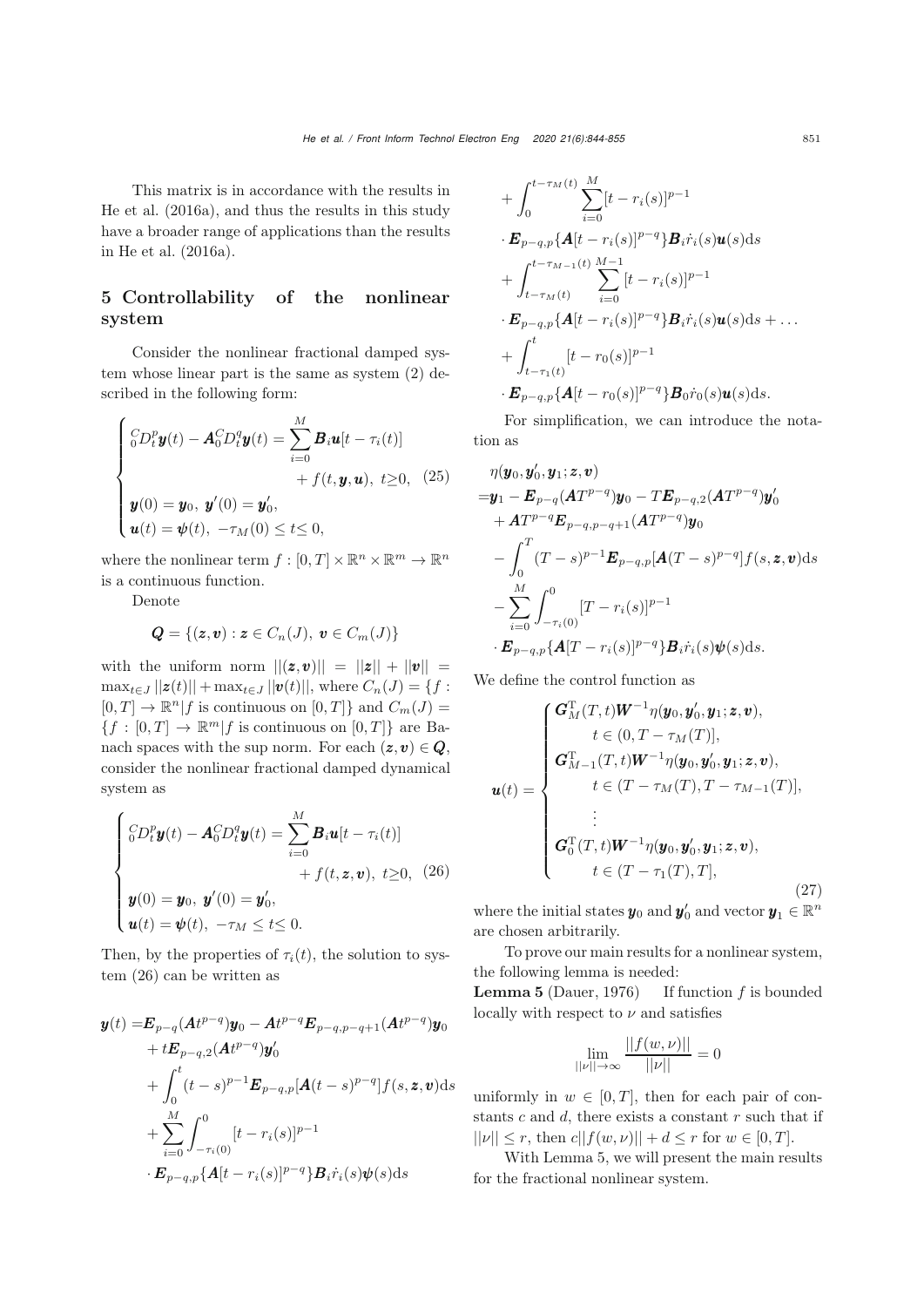<span id="page-8-1"></span> $\boldsymbol{u}_i$ 

**Theorem 2** Let  $f$  be a continuous function satisfying

<span id="page-8-2"></span>
$$
\lim_{||(\bm{y},\bm{u})|| \to \infty} \frac{||f(t,\bm{y},\bm{u})||}{||(\bm{y},\bm{u})||} = 0
$$
 (28)

uniformly on  $t \in [0, T]$ . Let the linear fractional system [\(2\)](#page-2-0) be controllable. Then, the nonlinear system  $(25)$  is controllable on  $[0, T]$ .

Proof By hypothesis, system [\(2\)](#page-2-0) is controllable. According to Theorem 1,  $W$  given by Gramian matrix [\(5\)](#page-2-3) is invertible. We define the operator  $\pmb{\psi}:\; Q \rightarrow Q$  as follows:

$$
\boldsymbol{\psi}(\boldsymbol{z},\boldsymbol{v}) = (\boldsymbol{y},\boldsymbol{u}),
$$

where  $u(t)$  is given by Eq. [\(27\)](#page-7-2) and

<span id="page-8-0"></span>
$$
\mathbf{y}(t) = \mathbf{E}_{p-q} (\mathbf{A}t^{p-q}) \mathbf{y}_0 - \mathbf{A}t^{p-q} \mathbf{E}_{p-q,p-q+1} (\mathbf{A}t^{p-q}) \mathbf{y}_0 \n+ t\mathbf{E}_{p-q,2} (\mathbf{A}t^{p-q}) \mathbf{y}_0' + \int_0^t (t-s)^{p-1} \n\cdot \mathbf{E}_{p-q,p} [\mathbf{A}(t-s)^{p-q}] \mathbf{f}[s, \mathbf{z}(s), \mathbf{v}(s)] \, ds \n+ \sum_{i=0}^m \int_{-\tau_i(0)}^0 [t-r_i(s)]^{p-1} \n\cdot \mathbf{E}_{p-q,p} {\mathbf{A}(t-r_i(s))}^{p-q} \mathbf{B}_i \dot{r}_i(s) \psi(s) \, ds \n+ \int_0^{t-\tau_M(t)} \sum_{i=0}^M [t-r_i(s)]^{p-1} \n\cdot \mathbf{E}_{p-q,p} {\mathbf{A}(t-r_i(s))}^{p-q} \mathbf{B}_i \dot{r}_i(s) \mathbf{u}(s) \, ds \n+ \int_{t-\tau_M(t)}^{t-\tau_{M-1}(t)} \sum_{i=0}^{M-1} [t-r_i(s)]^{p-1} \n\cdot \mathbf{E}_{p-q,p} {\mathbf{A}(t-r_i(s))}^{p-q} \mathbf{B}_i \dot{r}_i(s) \mathbf{u}(s) \, ds \n+ \ldots + \int_{t-\tau_1(t)}^t [t-r_0(s)]^{p-1} \n\cdot \mathbf{E}_{p-q,p} {\mathbf{A}(t-r_0(s))}^{p-q} \mathbf{B}_0 \dot{r}_0(s) \mathbf{u}(s) \, ds. \tag{29}
$$

Denote

$$
\boldsymbol{u}_i(t) = \boldsymbol{G}_i^{\mathrm{T}}(T,t)\boldsymbol{W}^{-1}\eta(\boldsymbol{y}_0,\boldsymbol{y}_0',\boldsymbol{y}_1;\boldsymbol{z},\boldsymbol{v}), i=0,1,\ldots,M.
$$

Then

$$
(t) = G_i^{\mathrm{T}}(T, t)W^{-1}\eta[y(0, y_1; z, v)]
$$
  
\n
$$
= G_i^{\mathrm{T}}(T, t)W^{-1}\Big\{y_1 - E_{p-q}(AT^{p-q})y_0
$$
  
\n
$$
+ AT^{p-q}E_{p-q,p-q+1}(AT^{p-q})y_0
$$
  
\n
$$
- TE_{p-q,2}(AT^{p-q})y'_0
$$
  
\n
$$
- \int_0^T (T-s)^{p-1}E_{p-q,p}[A(T-s)^{p-q}]
$$
  
\n
$$
\cdot f[s, z(s), v(s)]ds - \sum_{i=0}^M \int_{-\tau_i(0)}^0 [T - r_i(s)]^{p-1}
$$
  
\n
$$
\cdot E_{p-q,p}\{A[T - r_i(s)]^{p-q}\}B_i\dot{r}_i(s)\psi(s)ds\}.
$$
  
\n(30)

Next, we claim that constant  $r > 0$  exists such that

$$
\psi(Q(r)) \subset Q(r),
$$

where  $Q(r) = \{(\mathbf{z}, \mathbf{v}) \in Q : ||\mathbf{z}|| \leq r/2 \text{ and } ||\mathbf{v}|| \leq r\}$  $r/2$ . For simplication, we introduce the following constants:

<span id="page-8-3"></span>
$$
a_1 = \sup_{t \in [0,T]} \|E_{p-q}(At^{p-q})y_0 - At^{p-q}E_{p-q,p-q+1}
$$
  
\n
$$
\cdot (At^{p-q})y_0 + tE_{p-q,2}(At^{p-q})y'_0\|,
$$
  
\n
$$
a_2 = \sup_{s \in [0,T]} \|E_{p-q,p}[A(T-s)^{p-q}]\|,
$$
  
\n
$$
a_3 = \sup_{t \in [0,T]} \left\| \sum_{i=0}^M \int_{-\tau_i(0)}^0 [t-r_i(s)]^{p-1}
$$
  
\n
$$
\cdot E_{p-q,p}\{A[t-r_i(s)]^{p-q}\}B_i\dot{r}_i(s)\psi(s)ds\right\|,
$$
  
\n
$$
a_4 = \max_{i \le m,i \in \mathbb{N}} \sup_{t \in [0,T]} \|G_i^T(T,t)\|,
$$
  
\n
$$
a_5 = \sup_{t \in [0,T]} \left\| \int_0^{t-\tau_M} \sum_{i=0}^M [t-r_i(s)]^{p-1}
$$
  
\n
$$
\cdot E_{p-q,p}\{A[t-r_i(s)]^{p-q}\}B_i\dot{r}_i(s)ds
$$
  
\n
$$
+ \sum_{j=1}^M \int_{t-\tau_j(t)}^{t-\tau_{j-1}(t)} \sum_{i=0}^{j-1} [t-r_i(s)]^{p-1}
$$
  
\n
$$
\cdot E_{p-q,p}\{A[t-r_i(s)]^{p-q}\}B_i\dot{r}_i(s)ds\right\|,
$$
  
\n
$$
d_1 = 4a_4 ||W^{-1}||(||y_1| + a_1 + a_3), d_2 = 4(a_1 + a_3),
$$
  
\n
$$
c_1 = 4a_2a_4T^p ||W^{-1}||p^{-1}, c_2 = 4a_2T^pp^{-1},
$$
  
\n
$$
c = \max\{a_5c_1, c_1, c_2\},
$$
  
\n
$$
d = \max\{a_5d_1, d_1, d_2\},
$$
  
\n
$$
\sup ||f|| = \sup\{||f[s, z(s), v(s)]||; s \in J\}.
$$
  
\n(31)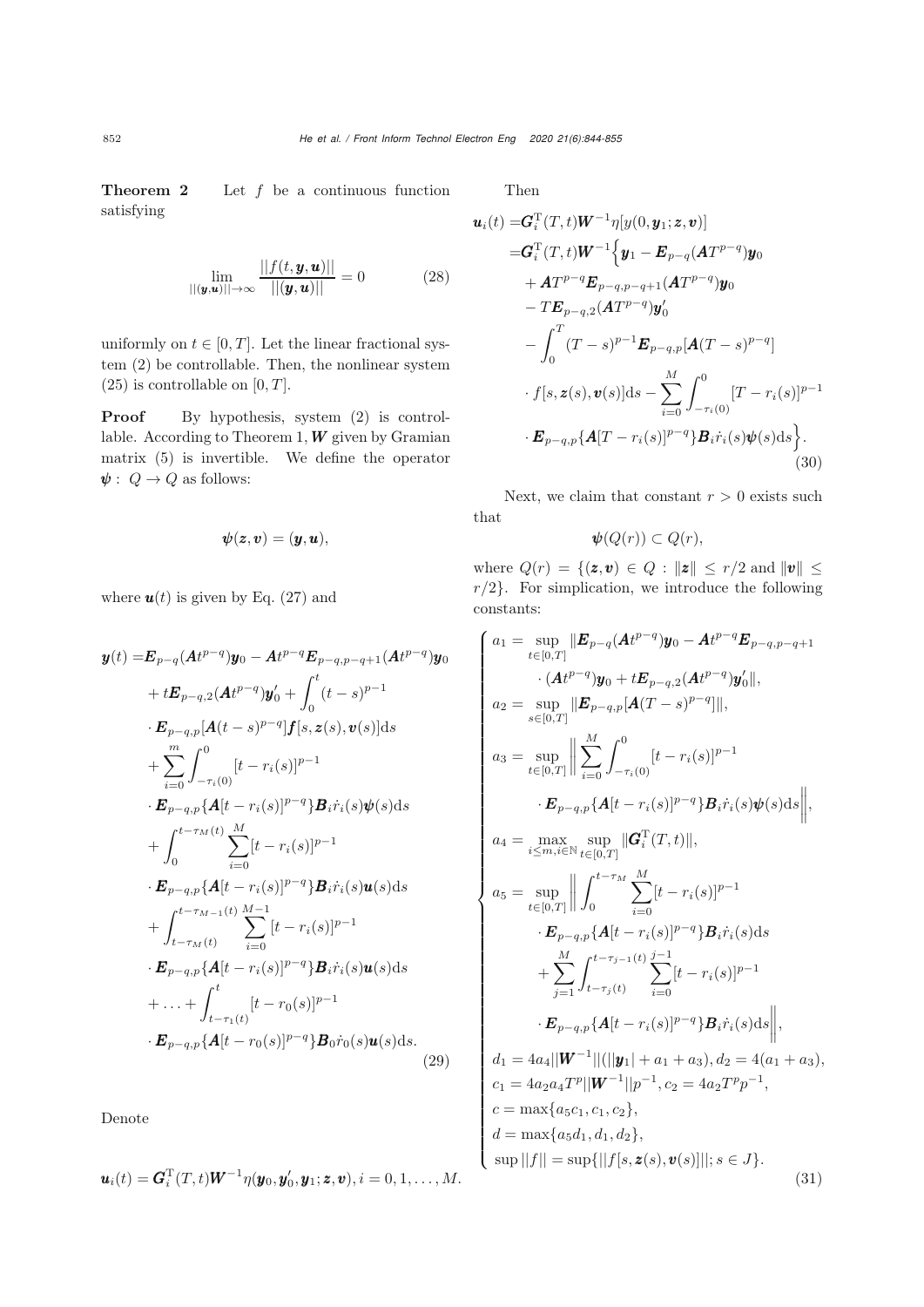By Eqs.  $(29)$  and  $(30)$ , we have

$$
||\mathbf{u}_i(t)|| \leq ||\mathbf{G}_i^{\mathrm{T}}(T,t)|| ||\mathbf{W}^{-1}|| (||\mathbf{y}_1|| + a_1 + a_3 + a_2 T^p p^{-1} \sup ||f||) \leq a_4 ||\mathbf{W}^{-1}|| (||\mathbf{y}_1|| + a_1 + a_3) + a_4 ||\mathbf{W}^{-1}|| a_2 T^p p^{-1} \sup ||f|| \leq \frac{d_1}{4} + \frac{c_1}{4} \sup ||f||, \ i = 0, 1, ..., M,
$$
\n(32)

and

 $||\cdot||$  and  $||$ 

$$
||\mathbf{y}(t)|| \le a_1 + a_3 + a_5 \max_{i} ||\mathbf{u}_i(s)||
$$
  
+  $a_2 \int_0^t (t-s)^{p-1} \sup_{s} ||f|| ds$   
 $\le \frac{d_2}{4} + a_5 \left( \frac{d_1}{4} + \frac{c_1}{4} \sup_{s} ||f|| \right) + a_2 T^p p^{-1} \sup_{s} ||f||$   
 $\le \frac{d}{2} + \frac{c}{2} \sup_{s} ||f||.$  (33)

 $\overline{u}$   $\overline{u}$   $\overline{u}$ 

Since function  $f$  satisfies property  $(28)$ , by Lemma 5, for any fixed  $c, d > 0$ , there is a positive constant r such that if  $||(\bar{z},\bar{v})|| \leq r$ , then

<span id="page-9-0"></span>
$$
c||f(t, \bar{z}, \bar{v})|| + d \le r \text{ holds for all } t \in [0, T]. \quad (34)
$$

Now we can choose  $c$  and  $d$  given by Eq. [\(31\)](#page-8-3) and take r such that Eq. [\(34\)](#page-9-0) holds. Thus, if  $||z|| \leq \frac{r}{2}$ and  $||v|| \leq \frac{r}{2}$ , then  $||z(s)|| + ||v(s)|| \leq r$  for all  $s \in$  $[0, T]$ , which leads to  $d + c \sup ||f|| \leq r$ . Therefore, by inequality [\(32\)](#page-9-1), we derive  $||u_i(s)|| \leq \frac{r}{4}$  for all  $s \in [0, T]$ , and hence  $||\boldsymbol{u}_i(s)|| \leq \frac{r}{4}$  by inequality [\(33\)](#page-9-2), and  $\|\mathbf{y}\| \leq \frac{r}{2}$ . Thus,  $\boldsymbol{\psi}(Q(r)) \subset Q(r)$ .

Analogous to the proof of Theorem 4.1 in our previous work [\(He et al., 2016b\)](#page-10-8), we can verify that  $\psi$  has a fixed point  $(z,v) \in Q(r)$ , which reads  $\psi(z,v)=(z,v) \equiv (y,u)$ . Therefore,  $y(t)$  is the so-lution to system [\(25\)](#page-7-1). We can see that  $y(T) = y_1$ and the control function  $u(t)$  actuates the state of system [\(25\)](#page-7-1) from the initial state  $y_0$  to  $y_1$  on [0, T]. That is, system  $(25)$  is controllable on  $[0, T]$ .

#### 6 Examples

In this section, we use our main results to prove the controllability of the fractional delay systems.

Example 1 Consider a linear fraction damped system

<span id="page-9-3"></span>
$$
{}_{0}^{C}D_{t}^{p}\mathbf{y}(t) + \mathbf{A}_{0}^{C}D_{t}^{q}\mathbf{y}(t) = \mathbf{B}_{0}\mathbf{u}(t) + \mathbf{B}_{1}\mathbf{u}[t - \tau(t)]
$$
\n(35)

with  $p = 1.5, q = 0.5, y(t) \in \mathbb{R}^2, \tau(t) = t/2$ , and **A**,  $\mathbf{B}_0$ , and  $\mathbf{B}_1$  given by

$$
\boldsymbol{A} = \begin{pmatrix} 0 & 2 \\ -2 & 0 \end{pmatrix}, \ \boldsymbol{B}_0 = \begin{pmatrix} 2 & 0 \\ 0 & 2 \end{pmatrix}, \ \boldsymbol{B}_1 = \begin{pmatrix} 1 & 0 \\ 0 & 1 \end{pmatrix}.
$$

The Mittag-Leffler matrix function is given by

<span id="page-9-4"></span><span id="page-9-1"></span>
$$
\boldsymbol{E}_{1,1.5}(\boldsymbol{A}t) = \sum_{j=0}^{\infty} \begin{pmatrix} \frac{(-2)^{j}t^{2j}}{\Gamma(1.5+2j)} & \frac{(-2)^{j}t^{2j+1}}{\Gamma(2.5+2j)} \\ -\frac{(-2)^{j}t^{2j+1}}{\Gamma(2.5+2j)} & \frac{(-2)^{j}t^{2j}}{\Gamma(1.5+2j)} \end{pmatrix}.
$$

Then

$$
(t-s)^{p-1}E_{p-q,p}[A(t-s)^{p-q}]
$$
  
= 
$$
\begin{pmatrix} \cos_p(t-s) & \sin_p(t-s) \\ -\sin_p(t-s) & \cos_p(t-s) \end{pmatrix},
$$

<span id="page-9-2"></span>where

$$
\mathbf{G}_0(t,s) = \sum_{j=0}^{\infty} \frac{(-2)^j (t-s)^{2j+0.5}}{\Gamma(1.5+2j)},
$$
  
\n
$$
\sin_p(t-s) = \sum_{j=0}^{\infty} \frac{(-2)^j (t-s)^{2j+1.5}}{\Gamma(2.5+2j)}.
$$
  
\n
$$
\mathbf{G}_0(t,s) = \begin{pmatrix} 2\cos_p(t-s) & 2\sin_p(t-s) \\ 2\sin_p(t-s) & 2\cos_p(t-s) \end{pmatrix}
$$

$$
G_0(t,s) = \begin{pmatrix} 2\cos_p(t-s) & 2\sin_p(t-s) \\ -2\sin_p(t-s) & 2\cos_p(t-s) \end{pmatrix},
$$
  
\n
$$
G_1(t,s) = \begin{pmatrix} 2\cos_p(t-s) & 2\sin_p(t-s) \\ -2\sin_p(t-s) & 2\cos_p(t-s) \end{pmatrix}
$$
  
\n
$$
+ \begin{pmatrix} 2\cos_p(t-2s) & 2\sin_p(t-2s) \\ -2\sin_p(t-2s) & 2\cos_p(t-2s) \end{pmatrix}.
$$

By a simple computation, one can see that the controllability matrix is

$$
W(T)
$$
  
=  $\int_{\frac{T}{2}}^{T} \left[ 4 \cos_p^2 (T - s) + 4 \sin_p^2 (T - s) \right] \begin{pmatrix} 1 & 0 \\ 0 & 1 \end{pmatrix} ds$   
+  $\int_{0}^{\frac{T}{2}} \left\{ \left[ 2 \cos_p (T - s) + 2 \cos_p (T - 2s) \right]^2 \right\} + \left[ 2 \sin_p (T - s) + 2 \sin_p (T - 2s) \right]^2 \begin{pmatrix} 1 & 0 \\ 0 & 1 \end{pmatrix} ds.$ 

We can see that  $W(T)$  is positive definite for any  $T > 0$ . So, system [\(35\)](#page-9-3) is controllable on [0, T]. Fig. [1](#page-10-10) shows that under a suitable control input, we can transfer the state from  $(0,0)^T$  to  $(9.3, 7.5)^T$ . The results of the control function are shown in Fig. [2.](#page-10-11) Example 2 Consider the nonlinear system

$$
{}_{0}^{C}D_{t}^{p}\mathbf{y}(t) + \mathbf{A}_{0}^{C}D_{t}^{q}\mathbf{y}(t) = \mathbf{B}_{0}\mathbf{u}(t) + \mathbf{B}_{1}\mathbf{u}[t - \tau(t)] + f[\mathbf{y}(t)] \tag{36}
$$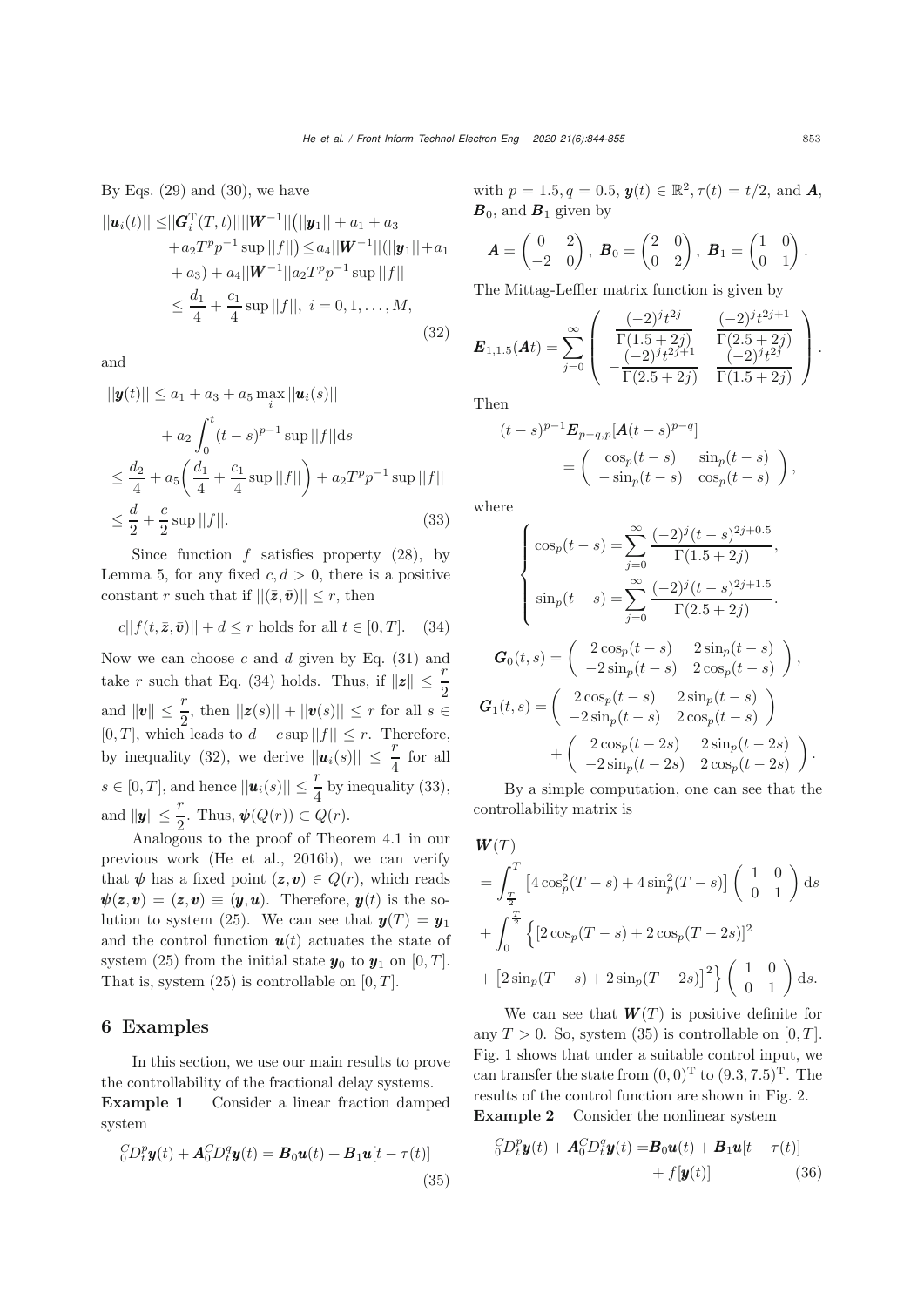

<span id="page-10-10"></span>Fig. 1 State  $y(t)$  of linear system (35)



<span id="page-10-11"></span>Fig. 2 Control input  $u(t)$  for linear system (35)

with  $p = 1.5, q = 0.5, y(t) = (y_1(t), y_2(t))^T, A, B_0,$ and  $B_1$  given by Example 1, and  $f(y)$  given by

$$
f(\mathbf{y}) = \left(\frac{1+y_2}{1+y_1^2+y_2^2}, \frac{1+y_1}{1+y_1^2+y_2^2}\right)^{\mathrm{T}}.\tag{37}
$$

We can see that  $f(y)$  is continuous and meets condition (28) in Theorem 2; nonlinear system [\(36\)](#page-9-4) is thus controllable on  $[0, T]$ . Fig. [3](#page-10-12) shows that under the control input as shown in Fig. [2,](#page-10-11) we can transfer the state from  $(0, 0)^T$  to  $(9.5, 7.3)^T$ .



<span id="page-10-12"></span>Fig. 3 State  $y(t)$  of nonlinear system (36)

### 7 Conclusions

We have studied the controllability problem for the fractional-order damped systems in linear and nonlinear cases with multiple time-varying delays in control. We have provided a necessary and sufficient condition of the controllability of the linear system. Based on this, we have also proposed a sufficient condition which guarantees the controllability of the nonlinear fractional-order damped system. The delays considered in the study are time-varying delays, which is a continuation of our previous research (He et al., 2016a, 2016b). Numerical simulations have been carried out to illustrate the effectiveness of the proposed theory.

#### Contributors

Hua-cheng ZHOU and Chun-hai KOU designed the research. Bin-bin HE and Hua-cheng ZHOU drafted the manuscript. Chun-hai KOU helped organize the manuscript. Bin-bin HE and Hua-cheng ZHOU revised and finalized the paper.

#### Compliance with ethics guidelines

Bin-bin HE, Hua-cheng ZHOU, and Chun-hai KOU declare that they have no conflict of interest.

#### References

<span id="page-10-2"></span>Balachandran K, Park JY, 2009. Controllability of fractional integrodifferential systems in Banach spaces. *Nonl Anal Hybr Syst*, 3(4):363-367.

https://doi.org/10.1016/j.nahs.2009.01.014

- <span id="page-10-6"></span>Balachandran K, Zhou Y, Kokila J, 2012a. Relative controllability of fractional dynamical systems with delays in control. *Commun Nonl Sci Numer Simul*, 17(9):3508- 3520. https://doi.org/10.1016/j.cnsns.2011.12.018
- Balachandran K, Kokila J, Trujillo JJ, 2012b. Relative controllability of fractional dynamical systems with multiple delays in control. *Comput Math Appl*, 64(10):3037- 3045. https://doi.org/10.1016/j.camwa.2012.01.071
- <span id="page-10-3"></span>Balachandran K, Govindaraj V, Rivero M, et al., 2015. Controllability of fractional damped dynamical systems. *Appl Math Comput*, 257:66-73.
- <span id="page-10-9"></span>https://doi.org/10.1016/j.amc.2014.12.059 Nonlinear perturbations of quasi-linear control systems. *J Math Anal Appl*, 54(3):717-725. https://doi.org/10.1016/0022-247X(76)90191-8
- <span id="page-10-4"></span>Ge FD, Zhou HC, Kou CH, 2016. Approximate controllability of semilinear evolution equations of fractional order with nonlocal and impulsive conditions via an approximating technique. *Appl Math Comput*, 275:107-120. https://doi.org/10.1016/j.amc.2015.11.056
- <span id="page-10-5"></span>Gu KQ, Kharitonov VL, Chen J, 2003. Stability of Time-Delay Systems. Birkhäuser-Verlag, Boston, USA.
- <span id="page-10-7"></span>He BB, Zhou HC, Kou CH, 2016a. The controllability of fractional damped dynamical systems with control delay. *Commun Nonl Sci Numer Simul*, 32:190-198. https://doi.org/10.1016/j.cnsns.2015.08.011
- <span id="page-10-8"></span>He BB, Zhou HC, Kou CH, 2016b. On the controllability of fractional damped dynamical systems with distributed delays. Proc 35th Chinese Control Conf, p.10418-10423. https://doi.org/10.1109/ChiCC.2016.7555006
- <span id="page-10-0"></span>Hilfer R, 2000. Applications of Fractional Calculus in Physics. World Scientific Publisher, Singapore.
- <span id="page-10-1"></span>Kilbas AA, Srivastava HM, Trujillo JJ, 2006. Theory and Applications of Fractional Differential Equations. Elsevier, Amsterdam, the Netherlands.